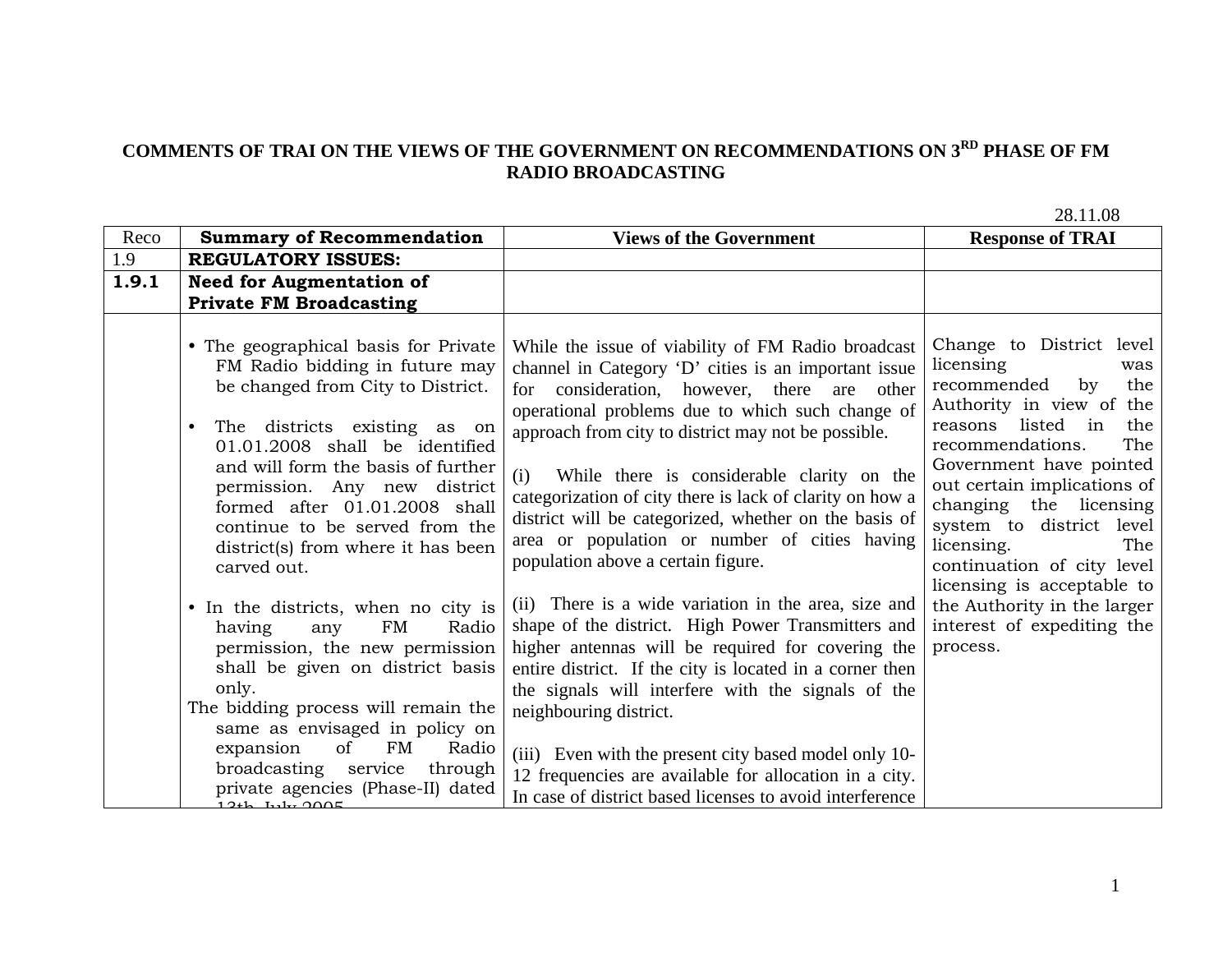| Reco | <b>Summary of Recommendation</b>                                                                                                                                                                                                                                                                                                                                                                                                                                                                                                                                                                                                                                                                              | <b>Views of the Government</b>                                                                                                                                                                                                                                                                                                                                                                                                                                                                                                                                                                                                                                                                                                                                                                                                                                                               | <b>Response of TRAI</b> |
|------|---------------------------------------------------------------------------------------------------------------------------------------------------------------------------------------------------------------------------------------------------------------------------------------------------------------------------------------------------------------------------------------------------------------------------------------------------------------------------------------------------------------------------------------------------------------------------------------------------------------------------------------------------------------------------------------------------------------|----------------------------------------------------------------------------------------------------------------------------------------------------------------------------------------------------------------------------------------------------------------------------------------------------------------------------------------------------------------------------------------------------------------------------------------------------------------------------------------------------------------------------------------------------------------------------------------------------------------------------------------------------------------------------------------------------------------------------------------------------------------------------------------------------------------------------------------------------------------------------------------------|-------------------------|
|      | 13th July 2005.<br>• The channels available in a district<br>shall be auctioned to the eligible<br>bidders and shall be allocated to<br>successful bidders in descending<br>order of the bid price.                                                                                                                                                                                                                                                                                                                                                                                                                                                                                                           | one will also need to leave frequencies being used in<br>the adjacent/neighbouring districts thus effectively<br>reducing the number of available channels in a<br>district. It will not be possible to repeat the<br>frequencies being used in one district in any of the<br>neighbouring districts. The frequency planning will<br>not only require a major physical exercise but also                                                                                                                                                                                                                                                                                                                                                                                                                                                                                                     |                         |
|      | In case the Private FM Radio<br>$\bullet$<br>broadcast is functional in any<br>district,<br>part of the<br>such<br>operator/ licensee may be given<br>the option to enlarge the area of<br>operation for the same channel<br>to provide coverage to full district<br>after<br>paying<br>difference<br>in<br>maximum bid price determined<br>through the auction for the<br>district<br>similar<br>district<br>or<br>(category of the district) in the<br>state and One Time Entry Fee<br>(OTEF) already paid for city. If<br>highest bid is less than the<br>original bid price for city basis,<br>the migration shall be allowed<br>without any additional payment.<br>However, no refund shall be<br>given. | may be extremely difficult to conduct.<br>The availability of frequencies gets further<br>(iv)<br>reduced in the presence of high power transmitters of<br>All India Radio or otherwise, as low power<br>transmitter signals will get suppressed and may need<br>a much larger frequency separation<br>(v) If existing city based licensees don't migrate to<br>district model then finding available frequencies will<br>become still more complicated and extremely<br>difficult. In the districts where some licenses have<br>already been granted for a city shifting of the location<br>of the transmitter will involve wasteful expenditure<br>and may not be possible.<br>Even if we do not allow higher power<br>(vi)<br>transmitter and high antenna and allow terrestrial<br>repeaters the problems of spectrum planning<br>interference of signals and availability of only a few |                         |
|      | • The reserve One Time Entry Fee<br>(OTEF) shall be re-fixed based on<br>the maximum bidding price                                                                                                                                                                                                                                                                                                                                                                                                                                                                                                                                                                                                            | channels will continue to remain. Technically, the<br>use of the same frequency with small ERPs within<br>the district will create pockets of disturbance at                                                                                                                                                                                                                                                                                                                                                                                                                                                                                                                                                                                                                                                                                                                                 |                         |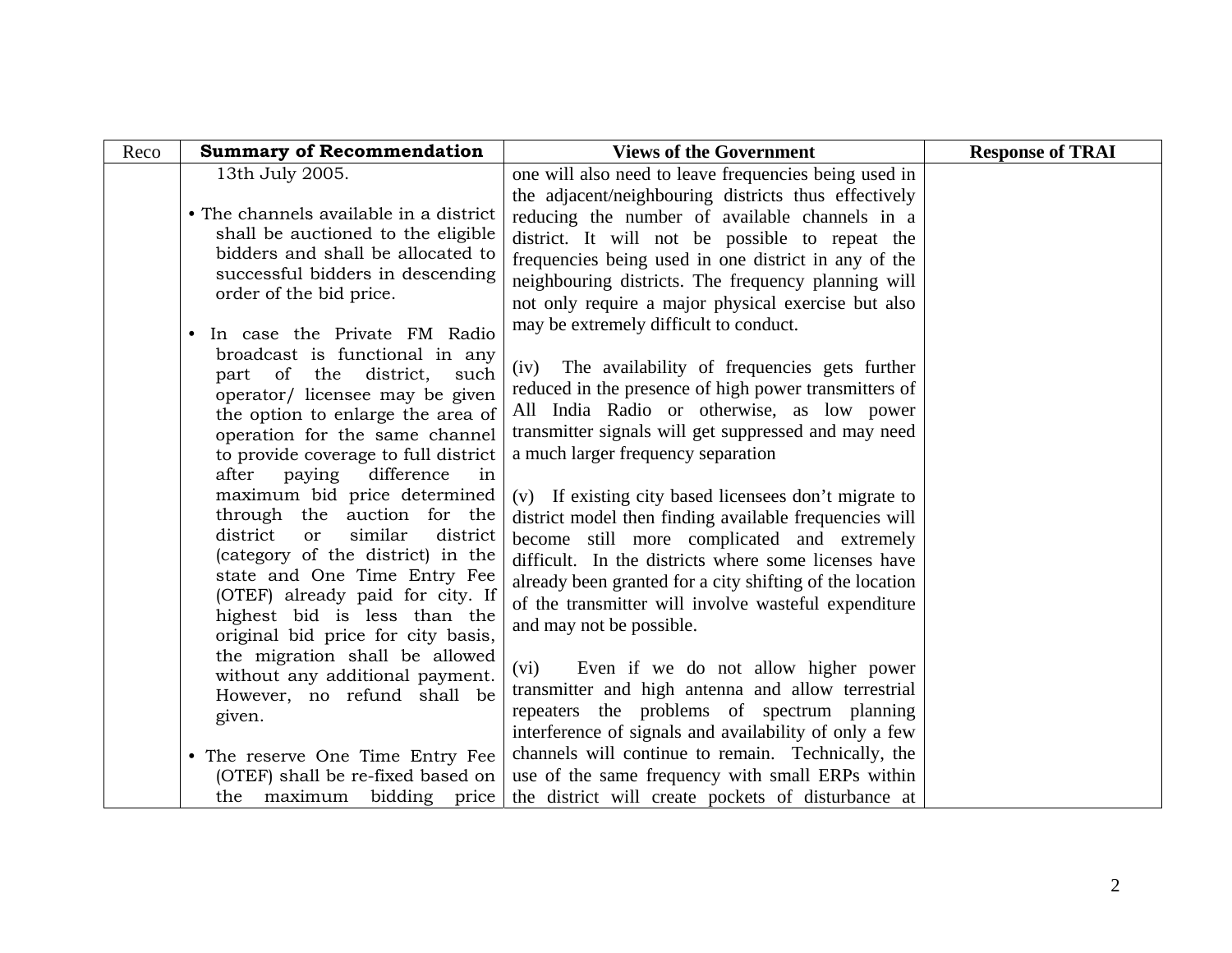| Reco | <b>Summary of Recommendation</b>                                                                                                                                                                                                                                                                                                                                                                                                                                                                                                                                                                                                                                                                                    | <b>Views of the Government</b>                                                                                                                                                                                                                                                                                                                                                                                                                                                                                                                                                                                                                                                                                                                                                                                                                                                                               | <b>Response of TRAI</b> |
|------|---------------------------------------------------------------------------------------------------------------------------------------------------------------------------------------------------------------------------------------------------------------------------------------------------------------------------------------------------------------------------------------------------------------------------------------------------------------------------------------------------------------------------------------------------------------------------------------------------------------------------------------------------------------------------------------------------------------------|--------------------------------------------------------------------------------------------------------------------------------------------------------------------------------------------------------------------------------------------------------------------------------------------------------------------------------------------------------------------------------------------------------------------------------------------------------------------------------------------------------------------------------------------------------------------------------------------------------------------------------------------------------------------------------------------------------------------------------------------------------------------------------------------------------------------------------------------------------------------------------------------------------------|-------------------------|
|      | through the auction for the<br>district or similar district in the<br>state. Annual fee for the district<br>will<br>determined<br>be<br>now<br>considering<br>revised<br>reserve<br>OTEF.<br>• A private FM Radio broadcaster<br>functioning in a city of the<br>district shall be given option to<br>migrate to district level within<br>three months from the date of<br>finalization of bid for<br>that<br>where<br>the<br>district. In case<br>for<br>auction<br>district<br>is<br>a<br>technically not feasible, then the<br>existing FM Radio permission<br>holder, if any, in the city of that<br>district will be given an option to<br>migrate based on the bid amount<br>for a similar district (based on | frequent intervals. Going for synchronized<br>transmitters, working on same frequency have its<br>own problems. Thus allowing multiple transmitters<br>in a district is also not a feasible solution.<br>(vii) To locate the tower centrally within a district<br>itself involve a number of issues. Firstly, even with<br>the present fixed tower locations difficulties have<br>been faced in building a consensus amongst the LOI<br>holders for selection of equipment and other issues<br>for installation of CTI. Adding another critical<br>variable, i.e., the location of tower will further<br>complicate matter. The land and buildings will need<br>to be purchased/hired thus increasing the fixed costs<br>required for operationalisation and may be time<br>consuming.<br>(viii)<br>The issue of viability of channels gets taken<br>care of by the very fact that the prospective licensees |                         |
|      | categorization of district). If it<br>does not opt for enlarging its<br>area of operation to district level,<br>such an operator shall continue<br>to operate in the city only till the<br>validity of existing permission                                                                                                                                                                                                                                                                                                                                                                                                                                                                                          | will put their bids according to the possibility of<br>revenue generation. We have already moved to a<br>revenue sharing regime from a fixed license fee<br>regime.<br>With the successful implementation of Phase I<br>(ix)<br>and Phase II a number of operators have already                                                                                                                                                                                                                                                                                                                                                                                                                                                                                                                                                                                                                              |                         |
|      | with no prospects for renewal.<br>• The bidding for all vacant slots<br>shall be done based on the<br>district level.                                                                                                                                                                                                                                                                                                                                                                                                                                                                                                                                                                                               | gained experience of the radio business and the<br>economics and commerce of business operations is<br>already well established. There does not seem to be<br>any dearth of interest in bringing investments into the                                                                                                                                                                                                                                                                                                                                                                                                                                                                                                                                                                                                                                                                                        |                         |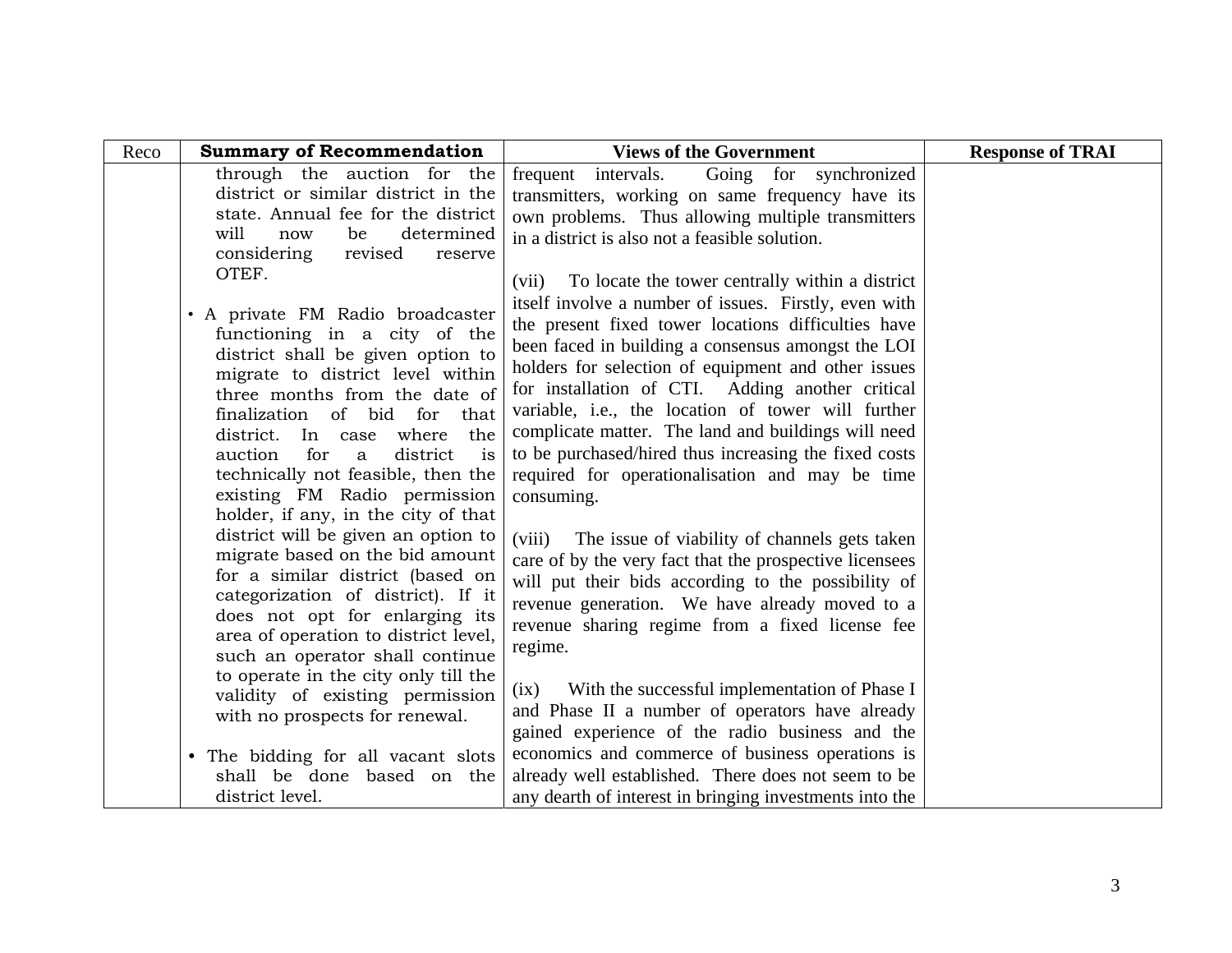| Reco | <b>Summary of Recommendation</b>                                                                                                                  | <b>Views of the Government</b>                                                                                                                                                                                                                                                     | <b>Response of TRAI</b> |
|------|---------------------------------------------------------------------------------------------------------------------------------------------------|------------------------------------------------------------------------------------------------------------------------------------------------------------------------------------------------------------------------------------------------------------------------------------|-------------------------|
|      | The bidding for remaining 97<br>$\bullet$<br>channels of Phase-II scheduled<br>on city as operational area be<br>rescheduled considering district | radio sector.<br>District level licensees will act as a deterrent to<br>(x)<br>the entry of small players.                                                                                                                                                                         |                         |
|      | as operational area to avoid<br>complication<br>of<br>subsequent<br>migration from city to district<br>level.                                     | (xi) Radio coverage by area is the role of public<br>broadcaster.<br>The very objective of private<br>broadcasting is different than that of public<br>broadcasting.                                                                                                               |                         |
|      |                                                                                                                                                   | (xii) By giving district-wise licenses, the Government<br>will be committing itself fully at this stage itself with<br>no option to plan in future.                                                                                                                                |                         |
|      |                                                                                                                                                   | For the above reasons, Ministry is of the view<br>that the approach followed in FM Phase II for<br>granting city specific licenses may be continued and<br>the district based approach as suggested by TRAI<br>may not be followed for the difficulty and reasons<br>stated above. |                         |
|      |                                                                                                                                                   | It is also felt that certain cities with a<br>population of less than one lakh where the Prasar<br>Bharati Infrastructure is available can also be taken<br>up for allotment of channels. Number of FM channels<br>in such cities can be kept at two. Some such cities in          |                         |
|      |                                                                                                                                                   | J&K and North-Eastern States and island territories<br>can also be taken up irrespective of the availability of<br>Prasar Bharati infrastructure if required for strategic<br>reasons.                                                                                             |                         |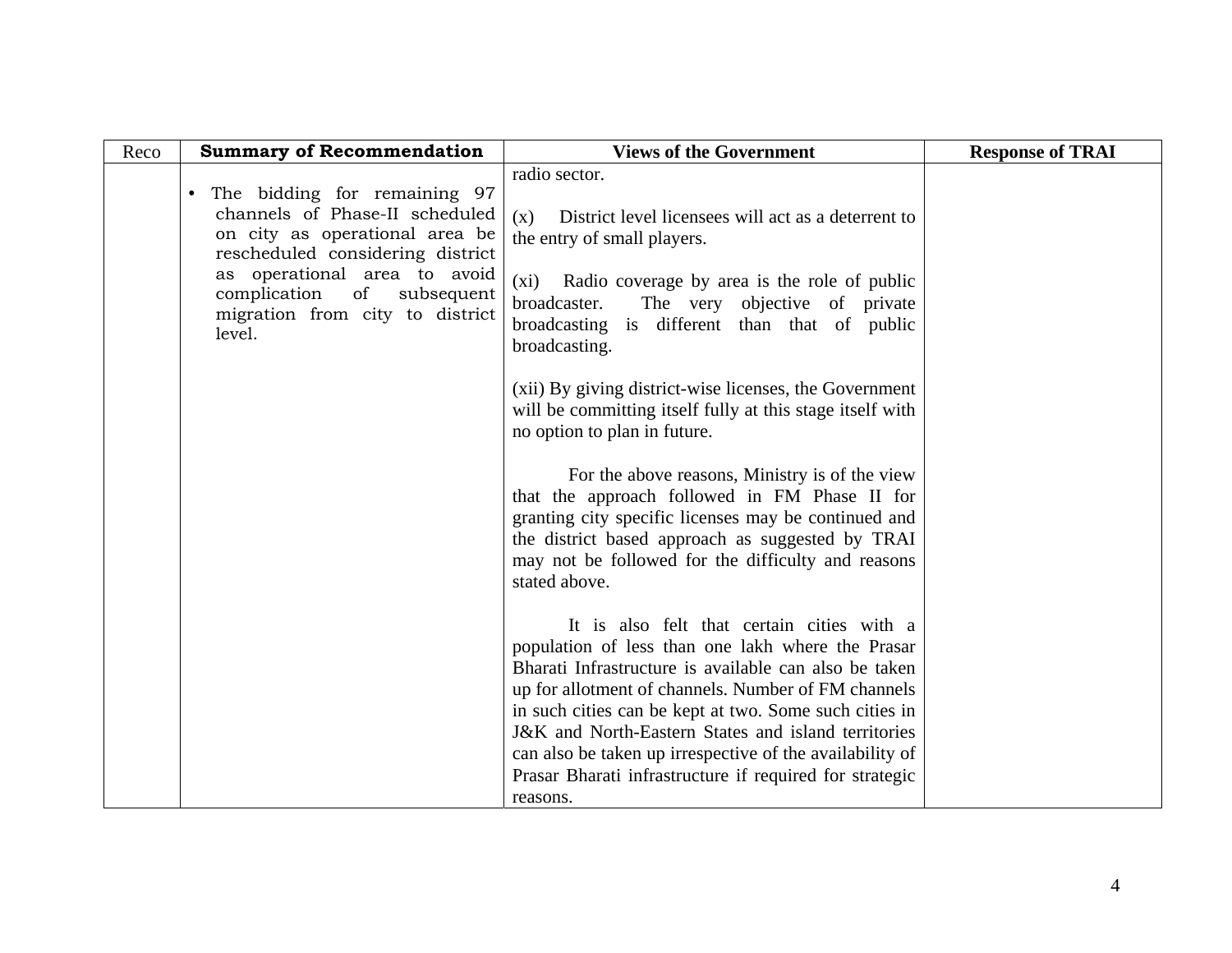| Reco  | <b>Summary of Recommendation</b>                                                                                                                                                                                                                                                                             |                                                                                                                                                                                      | <b>Views of the Government</b>                                                       |                     |    | <b>Response of TRAI</b>                |
|-------|--------------------------------------------------------------------------------------------------------------------------------------------------------------------------------------------------------------------------------------------------------------------------------------------------------------|--------------------------------------------------------------------------------------------------------------------------------------------------------------------------------------|--------------------------------------------------------------------------------------|---------------------|----|----------------------------------------|
| 1.9.2 | Additional channels in the same                                                                                                                                                                                                                                                                              |                                                                                                                                                                                      |                                                                                      |                     |    |                                        |
|       | <b>District</b>                                                                                                                                                                                                                                                                                              |                                                                                                                                                                                      |                                                                                      |                     |    |                                        |
|       | • Number of channels for FM Radio<br>broadcast in Category A+, A, B,<br>C cities, now changed to districts<br>basis, which may have been<br>reduced due to non availability of                                                                                                                               | Subject to the city based licensing approach<br>discussed above, the total number of channels for<br>allocation to private broadcasters should be kept as<br>follows for Phase III:- |                                                                                      |                     |    | This requires no comment<br>from TRAI. |
|       | frequencies<br>during<br>Phase-II<br>bidding, may be restored as                                                                                                                                                                                                                                             |                                                                                                                                                                                      | City                                                                                 | No.                 | of |                                        |
|       | envisaged in Phase-II, subject to                                                                                                                                                                                                                                                                            |                                                                                                                                                                                      |                                                                                      | Channels            |    |                                        |
|       | technical feasibility.                                                                                                                                                                                                                                                                                       | (i)                                                                                                                                                                                  | Category<br>$A+$<br>cities                                                           | 9<br>to<br>Channels | 11 |                                        |
|       | The number<br>FM<br>of<br>Radio<br>$\bullet$                                                                                                                                                                                                                                                                 | (ii)                                                                                                                                                                                 | Category<br>$\mathbf{A}$                                                             | 6 Channels          |    |                                        |
|       | broadcast channels for category                                                                                                                                                                                                                                                                              |                                                                                                                                                                                      | cities                                                                               |                     |    |                                        |
|       | cities, now<br>changed<br>$\rm D'$<br>to                                                                                                                                                                                                                                                                     | (iii)                                                                                                                                                                                | $\mathbf{B}$<br>Category                                                             | 4 Channels          |    |                                        |
|       | districts basis may initially be                                                                                                                                                                                                                                                                             |                                                                                                                                                                                      | cities                                                                               |                     |    |                                        |
|       | reduced to three from five as<br>envisaged in FM Radio broadcast                                                                                                                                                                                                                                             | (iv)                                                                                                                                                                                 | $\mathsf{C}$<br>Category<br>cities                                                   | 4 Channels          |    |                                        |
|       | Phase-II, subject to technical<br>feasibility. The progress of such<br>FM Radio broadcasters in such<br>districts may be observed for one<br>year before taking appropriate<br>decision to enhance the number<br>of FM Radio broadcasters in<br>districts<br>subject<br>such<br>to<br>technical feasibility. | (v)                                                                                                                                                                                  | D<br>Category<br>cities<br>and<br>cities<br>with<br>population less<br>than one lakh | 3 Channels          |    |                                        |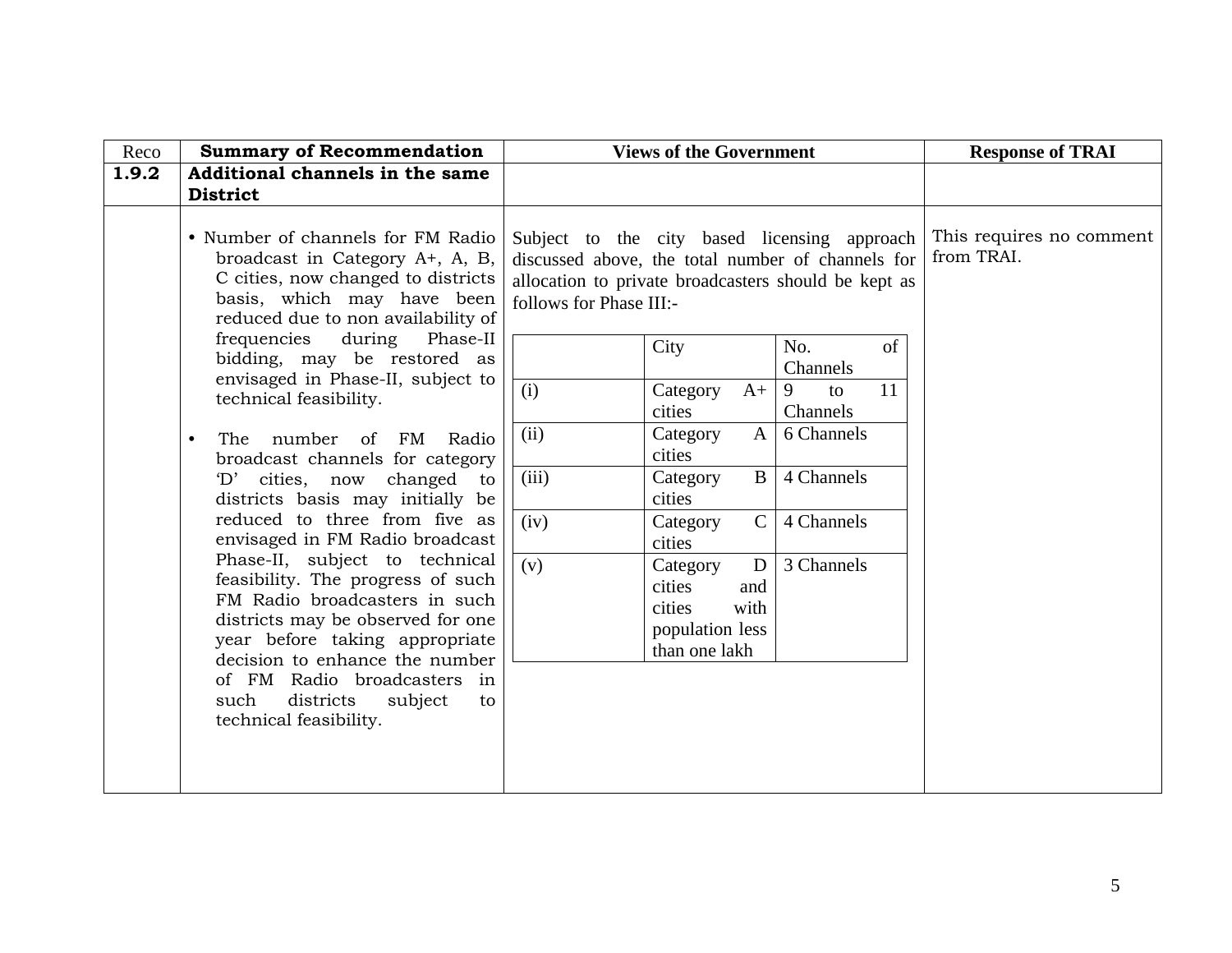| Reco  | <b>Summary of Recommendation</b>                                                                                                                                                                                                                                                                                                                                                                                                                                                                                                                                                                                                                                                                                                                                                                                                                             | <b>Views of the Government</b>                                                                                                                                                                                                                                                                                                                                                                                                                                                                                                                                                                                                                                                                                                                                                                                                                                                                                                                                                                                                                                                                                                                                                                                                                                                                                                  | <b>Response of TRAI</b>                                                                                                                                                                                                                                                                                                                                                                                                                                                                                                                                                                                                                                                                                                                                                                      |
|-------|--------------------------------------------------------------------------------------------------------------------------------------------------------------------------------------------------------------------------------------------------------------------------------------------------------------------------------------------------------------------------------------------------------------------------------------------------------------------------------------------------------------------------------------------------------------------------------------------------------------------------------------------------------------------------------------------------------------------------------------------------------------------------------------------------------------------------------------------------------------|---------------------------------------------------------------------------------------------------------------------------------------------------------------------------------------------------------------------------------------------------------------------------------------------------------------------------------------------------------------------------------------------------------------------------------------------------------------------------------------------------------------------------------------------------------------------------------------------------------------------------------------------------------------------------------------------------------------------------------------------------------------------------------------------------------------------------------------------------------------------------------------------------------------------------------------------------------------------------------------------------------------------------------------------------------------------------------------------------------------------------------------------------------------------------------------------------------------------------------------------------------------------------------------------------------------------------------|----------------------------------------------------------------------------------------------------------------------------------------------------------------------------------------------------------------------------------------------------------------------------------------------------------------------------------------------------------------------------------------------------------------------------------------------------------------------------------------------------------------------------------------------------------------------------------------------------------------------------------------------------------------------------------------------------------------------------------------------------------------------------------------------|
| 1.9.3 | <b>Restriction on Ownership of</b>                                                                                                                                                                                                                                                                                                                                                                                                                                                                                                                                                                                                                                                                                                                                                                                                                           |                                                                                                                                                                                                                                                                                                                                                                                                                                                                                                                                                                                                                                                                                                                                                                                                                                                                                                                                                                                                                                                                                                                                                                                                                                                                                                                                 |                                                                                                                                                                                                                                                                                                                                                                                                                                                                                                                                                                                                                                                                                                                                                                                              |
|       | Channels in a district                                                                                                                                                                                                                                                                                                                                                                                                                                                                                                                                                                                                                                                                                                                                                                                                                                       |                                                                                                                                                                                                                                                                                                                                                                                                                                                                                                                                                                                                                                                                                                                                                                                                                                                                                                                                                                                                                                                                                                                                                                                                                                                                                                                                 |                                                                                                                                                                                                                                                                                                                                                                                                                                                                                                                                                                                                                                                                                                                                                                                              |
|       | • At least three channels excluding<br>AIR in any district will be given<br>to three different entities. Once<br>this condition is met, then the<br>existing operator/ permission<br>holder can bid for the remaining<br>channels and may be declared<br>successful for any channel where<br>his bid is highest subject to the<br>condition that maximum number<br>of channels to a permission<br>holder in the district will not be<br>more than 50% of total channels<br>in the district.<br>• The existing ceiling limit of 15% of<br>total FM Radio channels in the<br>permitted<br>country<br>to<br>a<br>permission holder is no longer<br>valid as the fear of monopoly is<br>no longer real. This limit is also<br>not practical, as the<br>total<br>number of channels will vary<br>depending on availability. Hence<br>such limit may be withdrawn. | The two recommendations together make it<br>theoretically possible for only three large players to<br>operate at the national level. Even though the<br>bidding process per se may ensure a greater number<br>of operators to start with at the time of grant of<br>licenses but the possibility of taking over of small<br>operators by big houses subsequently is not ruled out.<br>Removal of the ceiling limit will also deter small<br>operator to enter and run the radio business. The<br>essence of democracy is the presence of a large<br>number of voices and sources of entertainment and<br>information.<br>Removal of 15% limit is also not in line with the<br>approach proposed for the entire broadcasting sector<br>in the draft Broadcast Bill.<br>Thus the existing ceiling limit of 15% of total<br>permitted FM Radio channel in the country cannot be<br>waived. However, considering the special attention<br>required to be paid for bringing/incentivising private<br>operators to start FM Radio operations in the States<br>of Jammu & Kashmir, North Eastern States and<br>island territories, the channels allocated in the such<br>areas can be allowed over and above the 15% limit.<br>On the first recommendation the Ministry is of the<br>view that private operators may be allowed to own | The experience of Phase-II<br>of FM Radio Licensing has<br>that<br>a large<br>shown<br>number of small players<br>are operating and are<br>competing<br>big<br>with<br>players.<br>Hence<br>15%<br>national cap should be<br>removed for the reasons<br>already mentioned in our<br>recommendations.<br>The<br>Authority<br>strongly<br>reiterates<br>earlier<br>its<br>recommendation.<br>The 50% cap permits one<br>of the three existing<br>licensees to acquire the<br>fourth<br>channel<br>(for<br>example, 2 out of 4<br>channels in the city). A<br>40% cap would mean that<br>any existing licensee will<br>be able to own another<br>channel only if 5 channels<br>are available in the city<br>(as $40\%$ cap in case of 4<br>channels would be less<br>than 2). In case, rounding |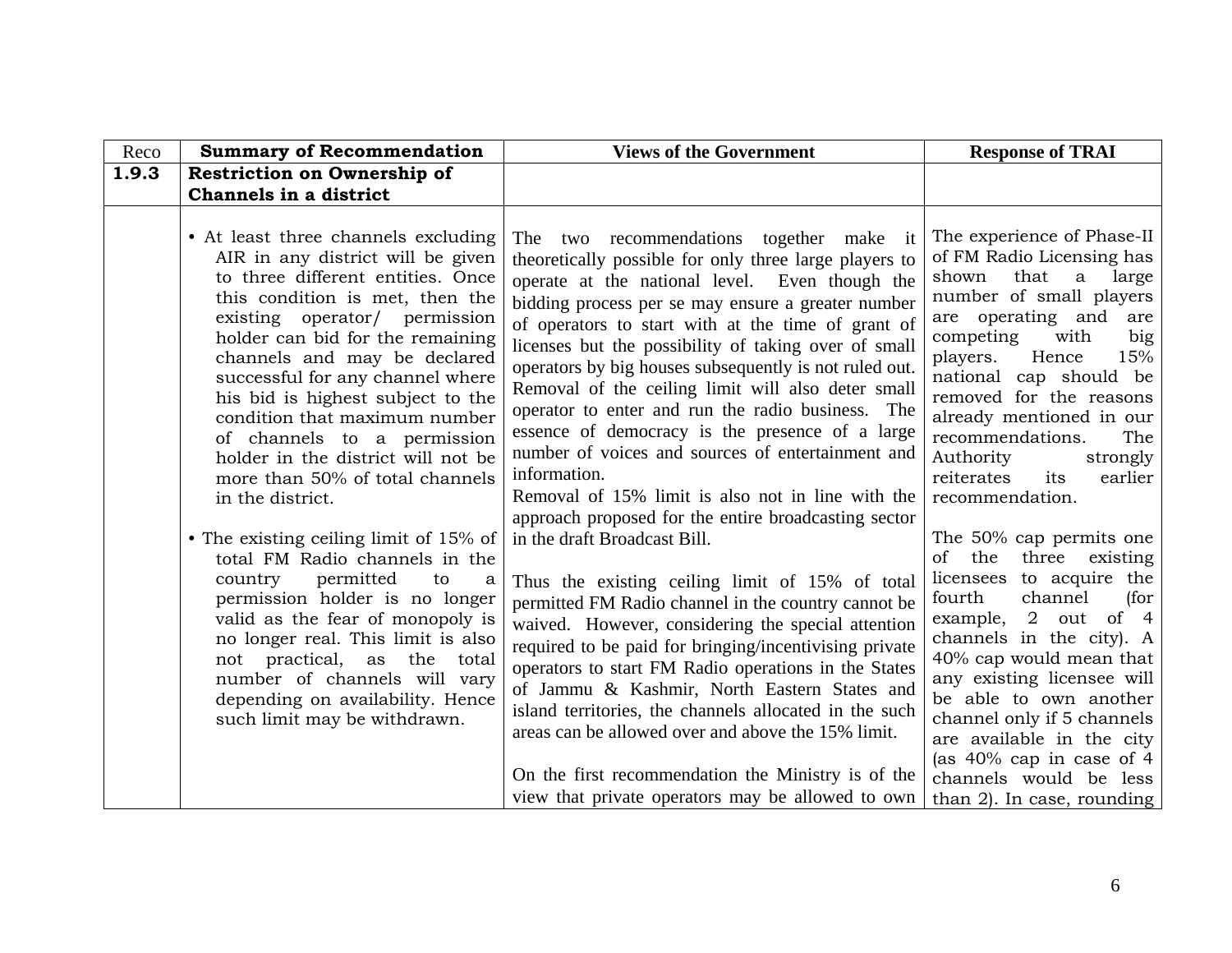| Reco  | <b>Summary of Recommendation</b>                                  | <b>Views of the Government</b>                       | <b>Response of TRAI</b>                              |
|-------|-------------------------------------------------------------------|------------------------------------------------------|------------------------------------------------------|
|       |                                                                   | not more than 40% of the total channels in a city    | off is done to next higher                           |
|       |                                                                   | subject to a minimum of three different operators in | number, thus enabling an                             |
|       |                                                                   | the city.                                            | existing licensee to own 2<br>out of 4 channels in a |
|       |                                                                   |                                                      | city, then the 40% cap is                            |
|       |                                                                   |                                                      | acceptable.                                          |
| 1.9.4 | <b>Foreign Direct Investment (FDI)</b>                            |                                                      |                                                      |
|       | limit                                                             |                                                      |                                                      |
|       | The<br>FDI including Foreign<br>$\bullet$                         |                                                      | This requires no comment                             |
|       | Institutional Investment (FII) for                                | Accepted.                                            | from TRAI.                                           |
|       | Radio<br>broadcasting<br>FM                                       |                                                      |                                                      |
|       | permission holders, who are                                       |                                                      |                                                      |
|       | interested to broadcast news,                                     |                                                      |                                                      |
|       | may be enhanced to 26% from<br>present 20% in view of FDI         |                                                      |                                                      |
|       | provision of 26% in news and                                      |                                                      |                                                      |
|       | current affairs in Television (TV)                                |                                                      |                                                      |
|       | Broadcasting. All other terms                                     |                                                      |                                                      |
|       | and conditions will remain the                                    |                                                      |                                                      |
|       | same.                                                             |                                                      |                                                      |
|       |                                                                   |                                                      |                                                      |
|       | Similarly, the FDI including FII                                  |                                                      |                                                      |
|       | Radio<br>for FM<br>broadcasting<br>permission holders, who do not |                                                      |                                                      |
|       | opt for news broadcasting, may                                    |                                                      |                                                      |
|       | enhanced to 49% from<br>be                                        |                                                      |                                                      |
|       | present 20%. All other terms and                                  |                                                      |                                                      |
|       | conditions will remain the same.                                  |                                                      |                                                      |
|       |                                                                   |                                                      |                                                      |
|       | FM Radio broadcaster can opt                                      |                                                      |                                                      |
|       | later to broadcast news only if                                   |                                                      |                                                      |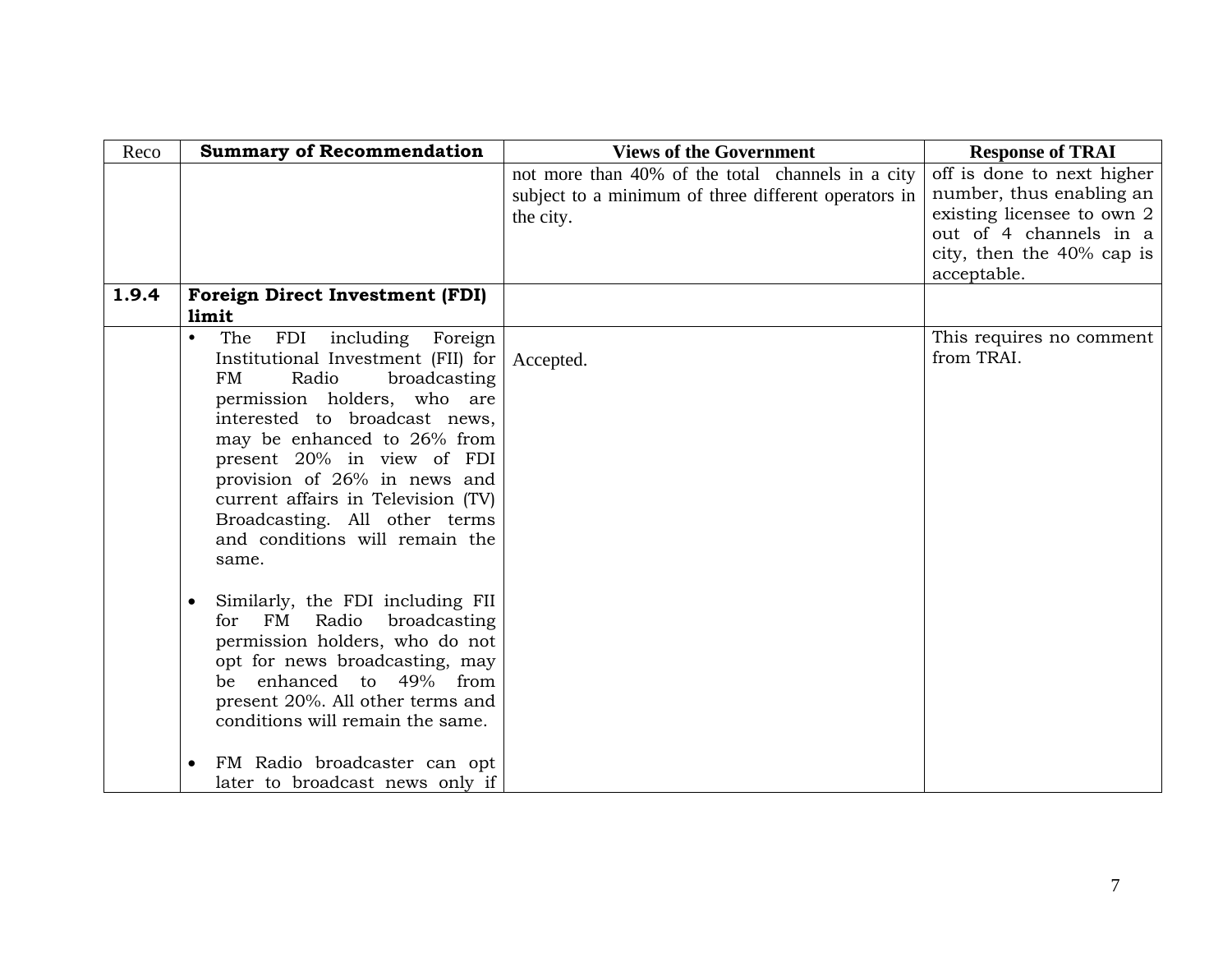| Reco  | <b>Summary of Recommendation</b>                                                                                                                                                                                                          | <b>Views of the Government</b>                                                                                                                                                                                                                                                                                                                                                          | <b>Response of TRAI</b>                                                                                                                                                           |
|-------|-------------------------------------------------------------------------------------------------------------------------------------------------------------------------------------------------------------------------------------------|-----------------------------------------------------------------------------------------------------------------------------------------------------------------------------------------------------------------------------------------------------------------------------------------------------------------------------------------------------------------------------------------|-----------------------------------------------------------------------------------------------------------------------------------------------------------------------------------|
|       | they bring down<br>the<br>FDI<br>including FII to 26%. For this,<br>such broadcasters have to seek<br>specific permission from Ministry<br>of I&B after submitting the proof<br>of FDI including FII not more<br>than 26%.                |                                                                                                                                                                                                                                                                                                                                                                                         |                                                                                                                                                                                   |
|       | • The FDI including FII for FM radio<br>will be revised as and when<br>Government takes any further<br>decision to revise FDI for TV<br>broadcasting including news and<br>current affairs.                                               |                                                                                                                                                                                                                                                                                                                                                                                         |                                                                                                                                                                                   |
| 1.9.5 | Change in ownership of the                                                                                                                                                                                                                |                                                                                                                                                                                                                                                                                                                                                                                         |                                                                                                                                                                                   |
|       | permission to broadcast FM                                                                                                                                                                                                                |                                                                                                                                                                                                                                                                                                                                                                                         |                                                                                                                                                                                   |
|       | radio                                                                                                                                                                                                                                     |                                                                                                                                                                                                                                                                                                                                                                                         |                                                                                                                                                                                   |
|       | • No change in holding pattern of<br>the shares shall be permitted till<br>of<br>FM<br>the<br>Radio<br>start<br>broadcasting<br>in<br>any<br>circumstances.                                                                               | The recommendations are accepted as proposed by<br>TRAI. However, the experience of FM Phase II is<br>that in many cases decision to participate in the<br>bidding is taken at the last moment and bid is placed<br>from an existing company which at present might be                                                                                                                  | In cases where the bids<br>are placed by existing<br>companies<br>group<br>and<br>after success in bidding<br>restructuring is<br>some<br>needed before start of FM               |
|       | The majority share<br>holders/<br>promoters of<br>the<br>company<br>holding permission to provide<br>FM Radio broadcasting may be<br>permitted to dilute their share<br>holding subject to condition that<br>their share holding does not | in another business. In such cases restructuring is<br>required subsequently either by way of demergers or<br>amalgamations or readjustment of shareholdings<br>between the holding companies or subsidiaries of the<br>same group to create a separate entity for the radio<br>business. Such a reorganization should also be<br>allowed once within three years of operationalisation | radio broadcasting (i.e.,<br>prior<br>to<br>operationalisation),<br>the<br>same may be permitted<br>with prior written and<br>specific approval of the<br>Ministry subject to the |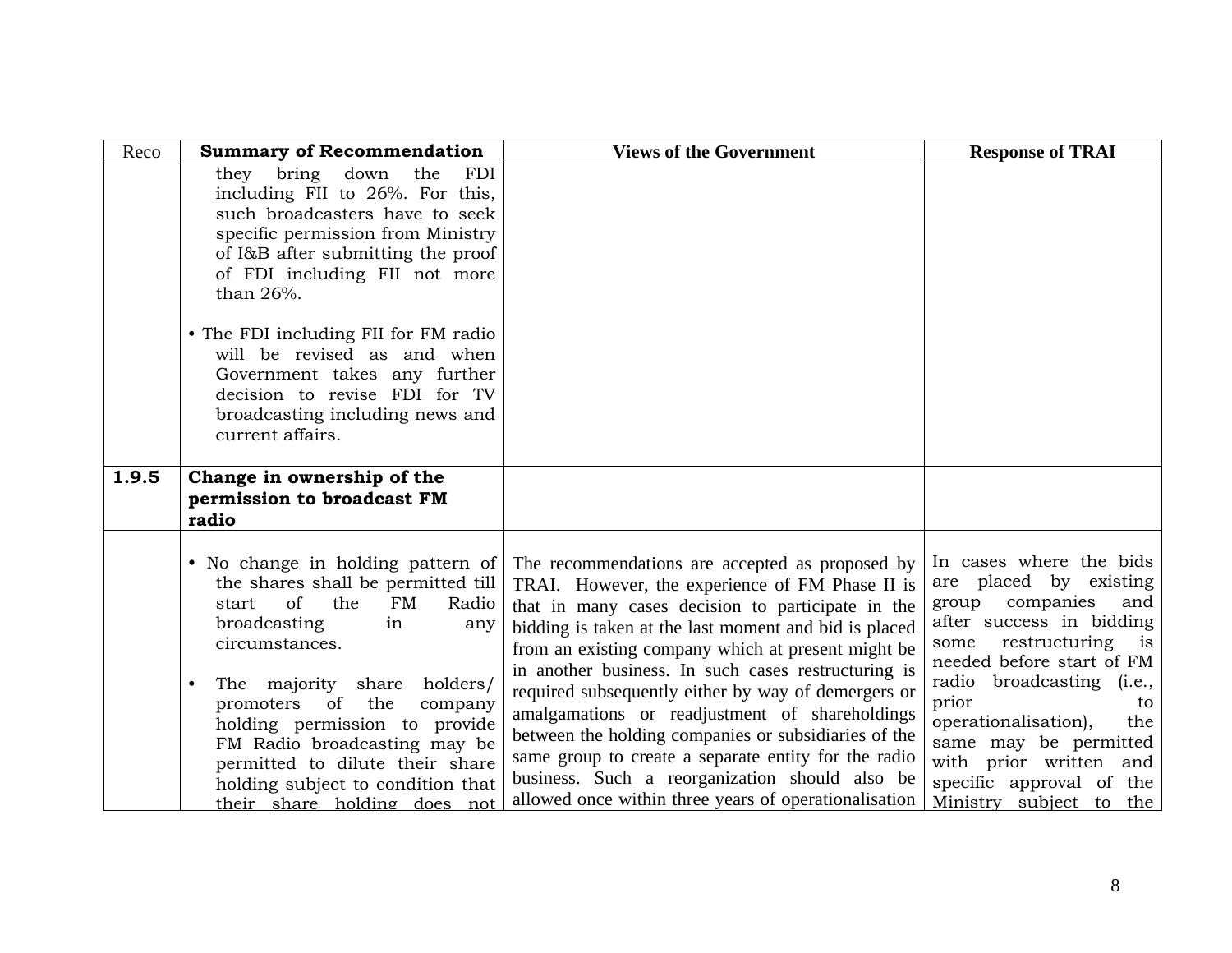| Reco | <b>Summary of Recommendation</b>                                     | <b>Views of the Government</b>                       | <b>Response of TRAI</b>             |
|------|----------------------------------------------------------------------|------------------------------------------------------|-------------------------------------|
|      | their share holding does not                                         | with the specific and prior permission of this       | Ministry subject to the             |
|      | reduce below 51% after start of                                      | Ministry. The new entities will have to conform to   | condition<br>that<br>such           |
|      | FM radio operation, with the                                         | the eligibility requirements, security clearance and | restructuring should not            |
|      | prior permission of Ministry of                                      | FIPB approvals, if any.                              | result in transfer<br><sub>of</sub> |
|      | Information and Broadcasting                                         |                                                      | ownership<br><sub>or</sub>          |
|      | which shall be granted after                                         |                                                      | management control.                 |
|      | operationalisation of FM Radio                                       |                                                      |                                     |
|      | broadcasting.                                                        |                                                      | Such a reorganization               |
|      |                                                                      |                                                      | should also be allowed              |
|      | Any change in ownership or                                           |                                                      | once within three years of          |
|      | further<br>dilution<br>shall<br>be                                   |                                                      | operationalisation<br>with          |
|      | permitted with<br>the written                                        |                                                      | the specific and prior              |
|      | permission of the Ministry of                                        |                                                      | permission of the Ministry          |
|      | Information & Broadcasting after                                     |                                                      | $\sigma$<br>Information<br>$\&$     |
|      | a period of three years from the                                     |                                                      | Broadcasting, subject to            |
|      | date of operationalisation of the                                    |                                                      | the condition that the              |
|      | permission. Such requests shall                                      |                                                      | holding<br>share<br>of              |
|      | be considered after three years of                                   |                                                      | does<br>promoters<br>not            |
|      | operationalisation subject to the                                    |                                                      | reduce below 51%.                   |
|      | condition<br>that<br>the<br>new                                      |                                                      |                                     |
|      | shareholders conform to all the                                      |                                                      | (The new entities will have         |
|      | prescribed eligibility criteria.                                     |                                                      | conform<br>to<br>to<br>the          |
|      | Ministry of I&B shall examine                                        |                                                      | eligibility requirements,           |
|      | before granting permission for                                       |                                                      | security clearance and              |
|      | dilution of majority shareholding<br>that maximum<br>number          |                                                      | FIPB approvals, if any.)            |
|      | <sub>of</sub>                                                        |                                                      | After a period of 3 years           |
|      | channels to a permission holder<br>in a district does not exceed 50% |                                                      | from<br>the<br>date                 |
|      | of total channels in that district.                                  |                                                      | operationalisation<br>of            |
|      |                                                                      |                                                      | license,<br>further<br>any          |
|      |                                                                      |                                                      | change should be allowed,           |
|      |                                                                      |                                                      | but with prior written              |
|      |                                                                      |                                                      |                                     |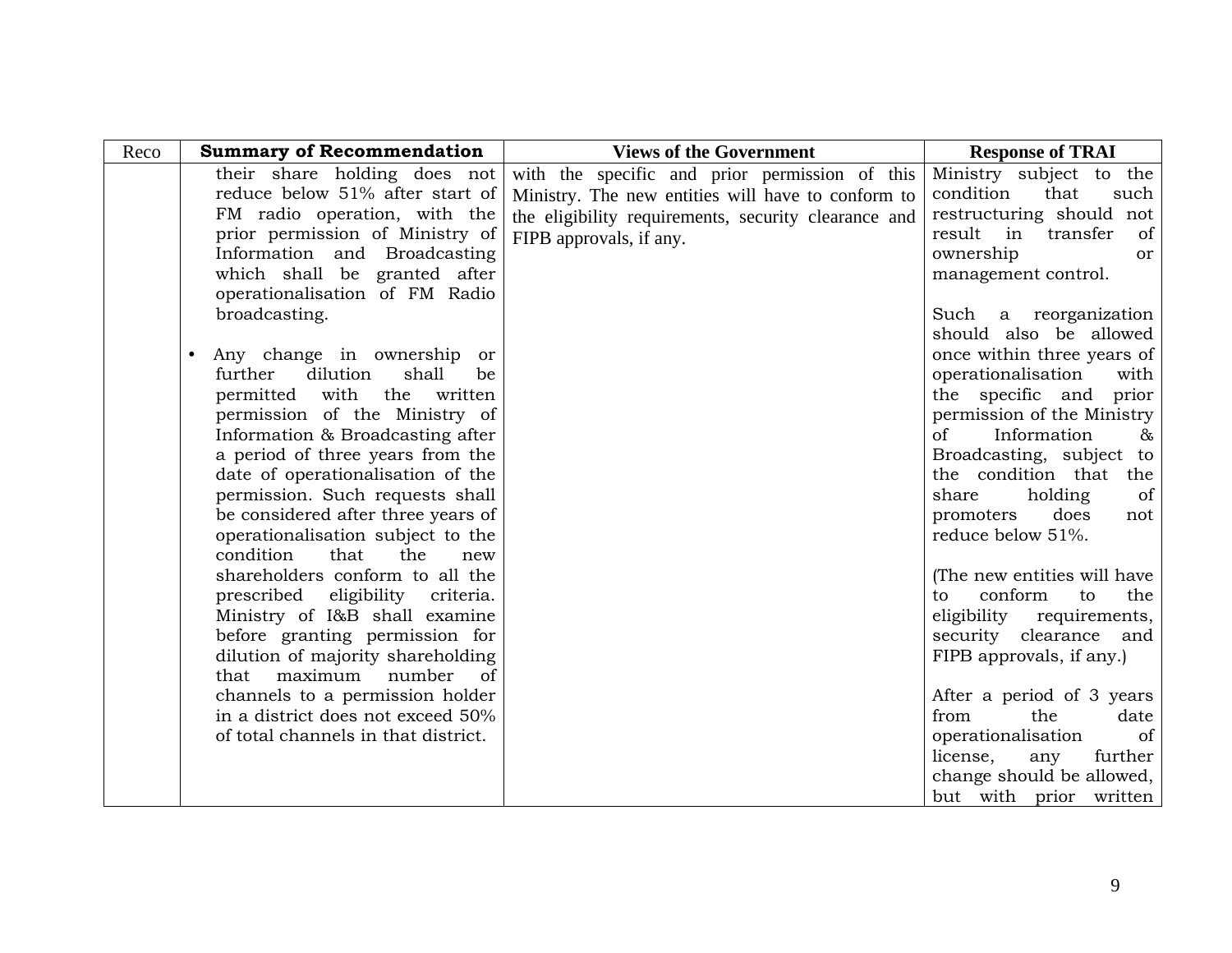| Reco  | <b>Summary of Recommendation</b>                                                                                                                          | <b>Views of the Government</b>                                                                                                                                  | <b>Response of TRAI</b>                                                                                                                                                                                                                                                                                                                                                                    |
|-------|-----------------------------------------------------------------------------------------------------------------------------------------------------------|-----------------------------------------------------------------------------------------------------------------------------------------------------------------|--------------------------------------------------------------------------------------------------------------------------------------------------------------------------------------------------------------------------------------------------------------------------------------------------------------------------------------------------------------------------------------------|
|       |                                                                                                                                                           |                                                                                                                                                                 | permission of Ministry of<br>Information<br>&                                                                                                                                                                                                                                                                                                                                              |
|       |                                                                                                                                                           |                                                                                                                                                                 | Broadcasting.                                                                                                                                                                                                                                                                                                                                                                              |
|       |                                                                                                                                                           |                                                                                                                                                                 | Ministry of I&B shall<br>examine before granting<br>permission for dilution of<br>majority<br>shareholding<br>that maximum number of<br>channels to a permission<br>holder in a district does<br>not exceed 50% of total<br>channels in that district,<br>and the total number of<br>licensees (excluding AIR)<br>does not fall below three<br>in that city (refer our Reco<br>no. 1.9.3). |
| 1.9.6 | <b>Annual fee structure</b>                                                                                                                               |                                                                                                                                                                 |                                                                                                                                                                                                                                                                                                                                                                                            |
|       | • The method of calculation of<br>reserve one time entry fee (OTEF)<br>and annual fee may be same as<br>prescribed for FM Radio<br>broadcasting Phase-II. | Acceptable                                                                                                                                                      | This requires no comment<br>from TRAI.                                                                                                                                                                                                                                                                                                                                                     |
| 1.9.7 | Relaxation of fee structure for<br>North-East and J&K                                                                                                     |                                                                                                                                                                 |                                                                                                                                                                                                                                                                                                                                                                                            |
|       | • The rate of Annual fee may be<br>reduced to 50% of what is being<br>charged<br>from<br>all<br>existing                                                  | Acceptable with some modifications. The benefit<br>should also be extended to Island territories. Further<br>since the operations do not start from the date of | The<br>of<br>views<br>the<br>Government<br>are<br>acceptable<br>the<br>to                                                                                                                                                                                                                                                                                                                  |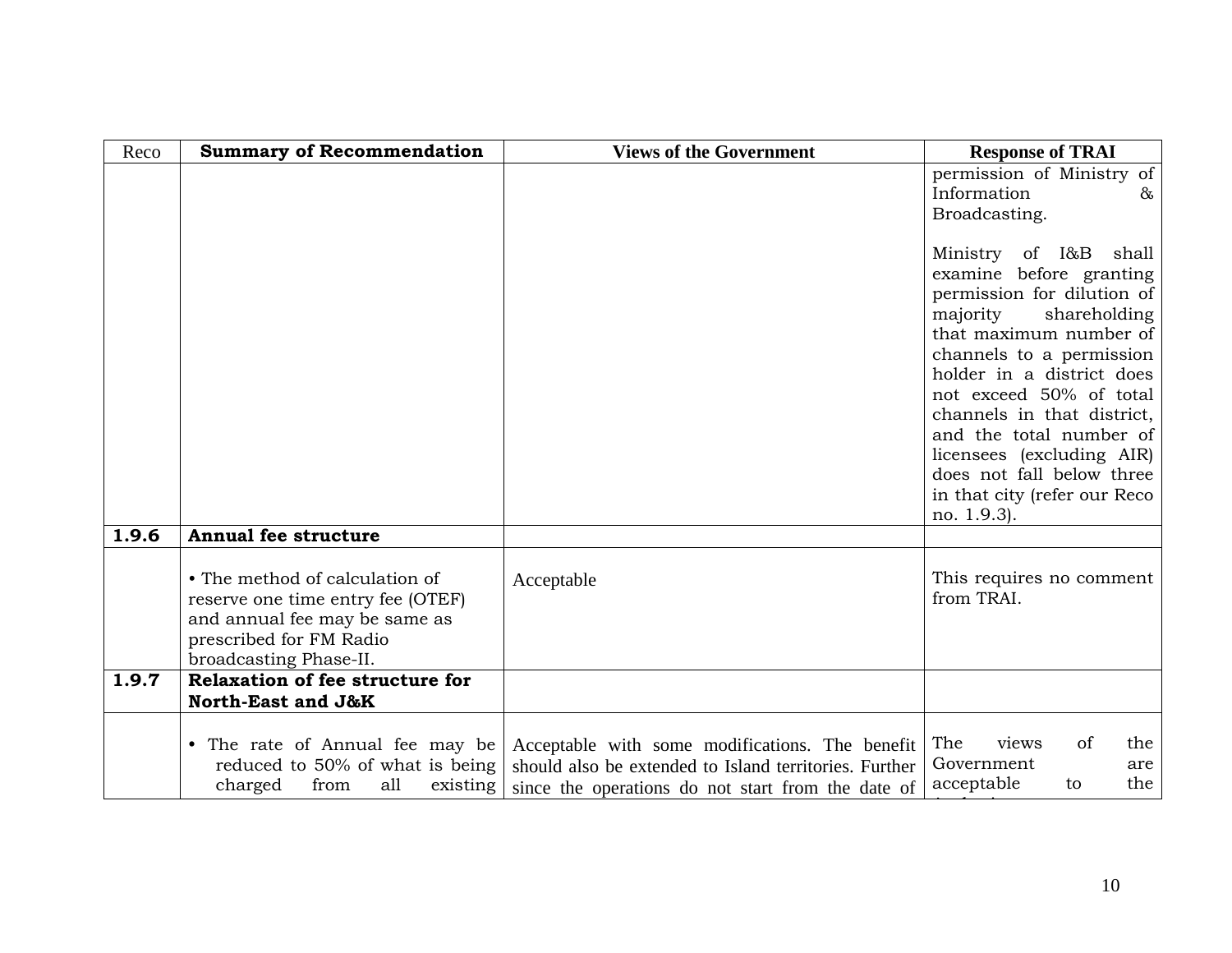| Reco  | <b>Summary of Recommendation</b>                                                                                                                                                                                                                                                                                                                                                                                                                                                       | <b>Views of the Government</b>                                                                                                                                                                                                                                                                                                                                                                                                                                                                                                                                                                                                                                                                                         | <b>Response of TRAI</b>                                                                 |
|-------|----------------------------------------------------------------------------------------------------------------------------------------------------------------------------------------------------------------------------------------------------------------------------------------------------------------------------------------------------------------------------------------------------------------------------------------------------------------------------------------|------------------------------------------------------------------------------------------------------------------------------------------------------------------------------------------------------------------------------------------------------------------------------------------------------------------------------------------------------------------------------------------------------------------------------------------------------------------------------------------------------------------------------------------------------------------------------------------------------------------------------------------------------------------------------------------------------------------------|-----------------------------------------------------------------------------------------|
|       | permission holders in<br>other<br>areas for private FM<br>Radio<br>broadcasters in North East (NE)<br>and Jammu & Kashmir (J&K)<br>region for an initial period of<br>three years from the date of<br>issue of Letter of Intent (LoI) to<br>give such operators time to setup<br>network<br>their<br>and<br>start<br>operations. This will ensure more<br>FM Radio broadcasters, better<br>program and viable business<br>model for private FM Radio<br>broadcasters in these regions. | issue of LOI and also the annual license fee becomes<br>chargeable only from the date of start of FM<br>operations for one year from the signing of GOPA,<br>whichever is earlier, the three year period should start<br>from the date from which the annual license fee<br>becomes payable and the permission period of ten<br>years begins. The revised fee structure should also<br>be made applicable to existing operators in these<br>States to enable them to effectively compete with the<br>new operators.<br>Apart from the fee relaxation, it is further<br>proposed that Prasar Bharati infrastructure should be<br>made available at half the lease rentals for similar<br>category cities in such areas. | Authority.                                                                              |
| 1.9.8 | <b>Networking of FM radio</b><br>programs across entities                                                                                                                                                                                                                                                                                                                                                                                                                              |                                                                                                                                                                                                                                                                                                                                                                                                                                                                                                                                                                                                                                                                                                                        |                                                                                         |
|       | FM<br>Radio<br>All<br>private<br>$\bullet$<br>broadcasters may be permitted<br>networking within their network.<br>Networking<br>the<br>across<br>permission holders should not<br>be permitted.                                                                                                                                                                                                                                                                                       | Acceptable. However it is also to be ensured that at<br>least 20% of the total broadcast in a day is in the<br>local language of that city and promotes local<br>content. This may include the Radio Jockey speaking<br>in local language(s)/dialect(s) or programmes focused<br>on local culture/tradition/folk music etc. or other<br>permissible programmes/advertisements in the local<br>language(s)/dialect(s).                                                                                                                                                                                                                                                                                                  | The<br>of<br>the<br>views<br>Government<br>are<br>the<br>acceptable<br>to<br>Authority. |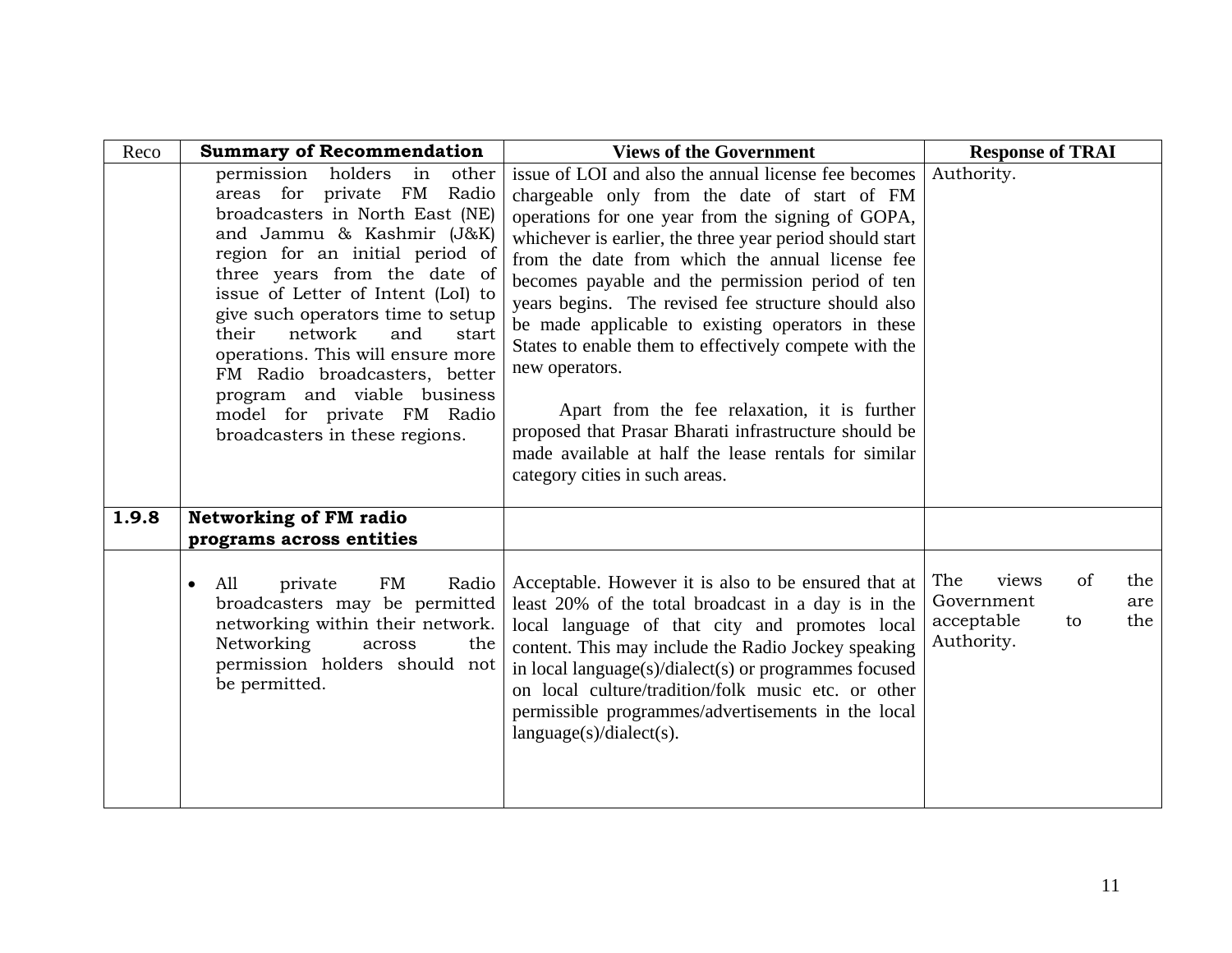| Reco  | <b>Summary of Recommendation</b>                                                                                                                                                                                                                                                                          | <b>Views of the Government</b>                                                                                                                                                                                                                                                                                                                                                                                                                                                              | <b>Response of TRAI</b>                                                                                                                                                                                                                                                                    |
|-------|-----------------------------------------------------------------------------------------------------------------------------------------------------------------------------------------------------------------------------------------------------------------------------------------------------------|---------------------------------------------------------------------------------------------------------------------------------------------------------------------------------------------------------------------------------------------------------------------------------------------------------------------------------------------------------------------------------------------------------------------------------------------------------------------------------------------|--------------------------------------------------------------------------------------------------------------------------------------------------------------------------------------------------------------------------------------------------------------------------------------------|
| 1.9.9 | <b>News and Current affairs on FM</b>                                                                                                                                                                                                                                                                     |                                                                                                                                                                                                                                                                                                                                                                                                                                                                                             |                                                                                                                                                                                                                                                                                            |
|       | Radio                                                                                                                                                                                                                                                                                                     |                                                                                                                                                                                                                                                                                                                                                                                                                                                                                             |                                                                                                                                                                                                                                                                                            |
|       | FM Radio broadcasters may be<br>permitted to broadcast news<br>AIR,<br>taking<br>content<br>from<br>Doordarshan (DD), authorized<br>TV news channels, United News<br>of India (UNI), Press Trust of<br>India (PTI) and<br>other<br>any<br>authorized news agency without<br>any substantive change in the | In the absence of a Regulatory Authority with a<br>localized presence and any arrangement for<br>monitoring the Private channels and the sensitivities<br>involved, it is not possible to allow complete freedom<br>to Broadcast News even though the content may be<br>sourced from Authorised agencies as suggested.<br>What is material is the way of presentation. The same<br>event can be sensationalized or put in a sober manner<br>taking care of the sentiments and sensitivities | <sub>of</sub><br>the<br>The<br>views<br>Government<br>are<br>acceptable<br>the<br>to<br>Authority to begin with.<br>Expansion of sources for<br>content<br>be<br>may<br>considered<br>after<br>three<br>years.                                                                             |
|       | content. No other source of news<br>is permitted at present.<br>The News broadcast should be<br>$\bullet$<br>based on the facts and sourced<br>to any permitted agency only.<br>Broadcasting of news contents<br>having speculative, anticipatory<br>or based on rumours/ hearsay is<br>not permitted.    | involved. Thus while the Government can allow the<br>news bulletins of AIR or the Audio version of the<br>news programmes of DD on such terms and<br>conditions to be mutually agreed with Prasar Bharati,<br>it is difficult at this stage to allow Private operators to<br>Broadcast news on their own.<br>However, Government recognizes the need to enable<br>Radio broadcasters to bring in diversity in their                                                                         | The<br>categorization<br>of<br>content to be treated as<br>and current<br>non-news<br>affairs<br>broadcast<br>is<br>acceptable<br>the<br>to<br>Authority. The scope of<br>content to be treated as<br>and<br>current<br>non-news<br>affairs broadcast may be<br>enlarged after a period of |
|       | • Ministry of I&B may clarify areas<br>which do not come under<br>restrictions of news such as<br>of<br>traffic<br>bulletin,<br>results<br>international games<br>such<br>as<br>cricket scores, etc.                                                                                                      | content and to make the radio broadcast fulfill certain<br>other needs of the listeners apart from remaining only<br>as a means of entertainment. Therefore broadcast<br>pertaining to following categories can be treated as a<br>non-news and current affairs broadcast:<br>Commentaries (including live broadcast)<br>(i)<br>and information pertaining to sporting<br>events,                                                                                                           | three years after reviewing<br>the experience.                                                                                                                                                                                                                                             |
|       | The FM Radio broadcasters shall<br>responsible<br>for<br>be                                                                                                                                                                                                                                               | (ii)<br>Information pertaining to Traffic and                                                                                                                                                                                                                                                                                                                                                                                                                                               |                                                                                                                                                                                                                                                                                            |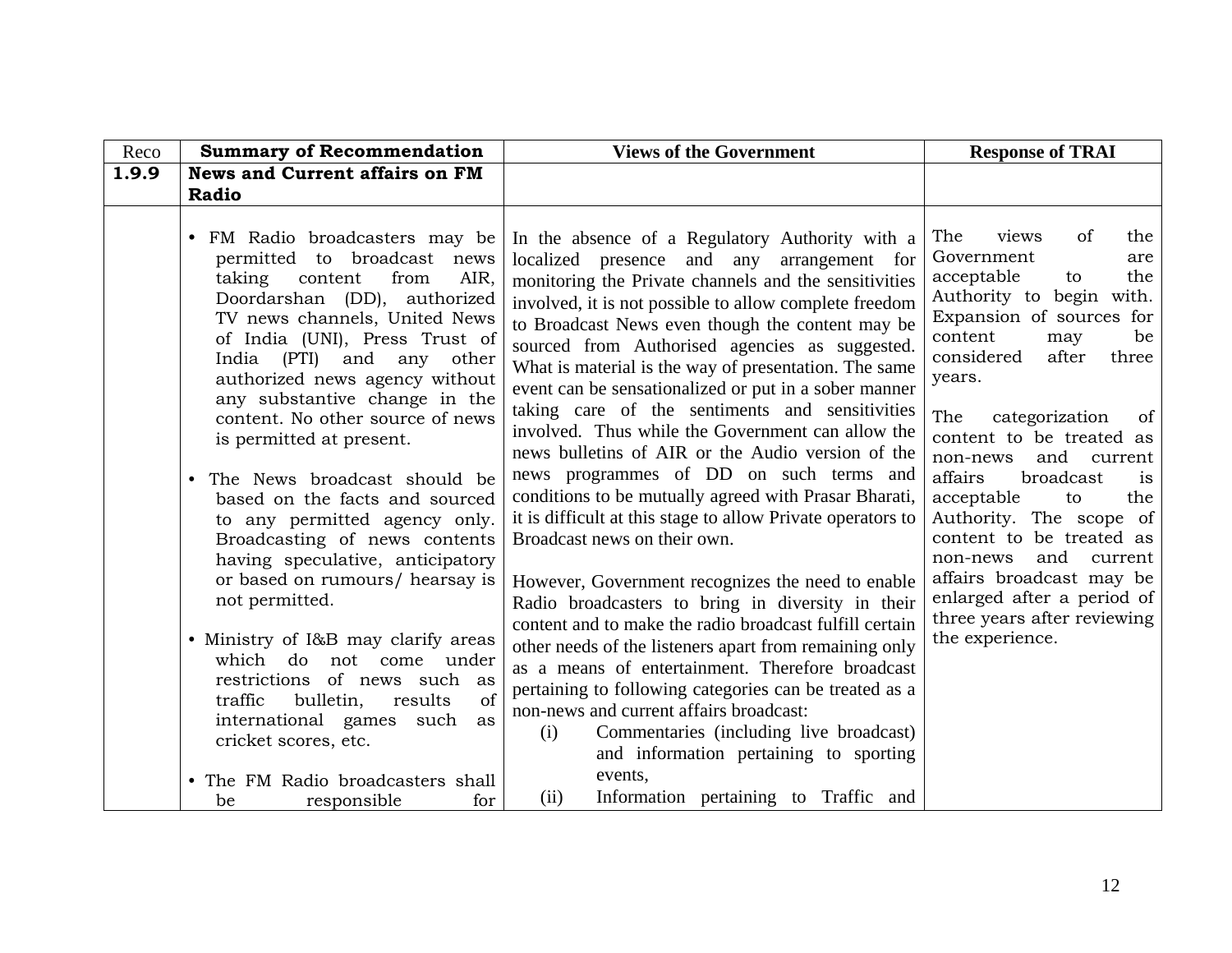| Reco   | <b>Summary of Recommendation</b>                                                                                                                                                                                                                                                                                                                                                             | <b>Views of the Government</b>                                                                                                                                                                                                                                                                                                                                                                                                                                                                                                                                                                                                                                                                                                           | <b>Response of TRAI</b>                                                                 |
|--------|----------------------------------------------------------------------------------------------------------------------------------------------------------------------------------------------------------------------------------------------------------------------------------------------------------------------------------------------------------------------------------------------|------------------------------------------------------------------------------------------------------------------------------------------------------------------------------------------------------------------------------------------------------------------------------------------------------------------------------------------------------------------------------------------------------------------------------------------------------------------------------------------------------------------------------------------------------------------------------------------------------------------------------------------------------------------------------------------------------------------------------------------|-----------------------------------------------------------------------------------------|
|        | misrepresentation of news and<br>current affairs from identified<br>sources and shall be acted upon<br>in case of any violation.<br>Ministry of I&B may prescribe<br>broad guidelines to ensure that<br>any news broadcast may not<br>negatively impact general law<br>and order of the area and basic<br>features of social cohesiveness<br>and constitutional framework are<br>maintained. | Weather,<br>Information pertaining to and coverage of<br>(iii)<br>cultural events, festivals<br>Coverage of topics pertaining<br>(iv)<br>to<br>examinations, results, admissions, career<br>counseling<br>Availabilty of employment opportunities<br>(v)<br>Public announcements pertaining to civic<br>(vi)<br>amenities like electricity, water supply,<br>natural calamities, health alerts etc. as<br>provided by the local administration<br>Such other categories as may<br>(vii)<br>be<br>specifically permitted by Ministry of<br>Information and Broadcasting from time<br>to time.<br>Opinion of the Government as to whether a<br>particular broadcast falls in these exempt categories<br>or not shall be final and binding. |                                                                                         |
| 1.9.10 | <b>Applicability of FM Radio</b><br>broadcast Phase-III guidelines                                                                                                                                                                                                                                                                                                                           |                                                                                                                                                                                                                                                                                                                                                                                                                                                                                                                                                                                                                                                                                                                                          |                                                                                         |
|        | on existing permission holders                                                                                                                                                                                                                                                                                                                                                               |                                                                                                                                                                                                                                                                                                                                                                                                                                                                                                                                                                                                                                                                                                                                          |                                                                                         |
|        | The guidelines for FM Radio<br>broadcasting Phase-III shall be<br>applicable to existing permission<br>holders also subject to specific<br>restrictions, if any stipulated in<br>the recommendations.<br>• The condition/ provisions, which<br>not discussed                                                                                                                                 | Acceptable.<br>However, one modification will be required. In<br>Phase-II at almost all places Prasar Bharati<br>infrastructure was available. At five places where the<br>Towers were not available Government provided<br>money for their erection. However in Phase-III cities<br>there will be many cities where land and tower of                                                                                                                                                                                                                                                                                                                                                                                                   | The<br>of<br>views<br>the<br>Government<br>are<br>acceptable<br>the<br>to<br>Authority. |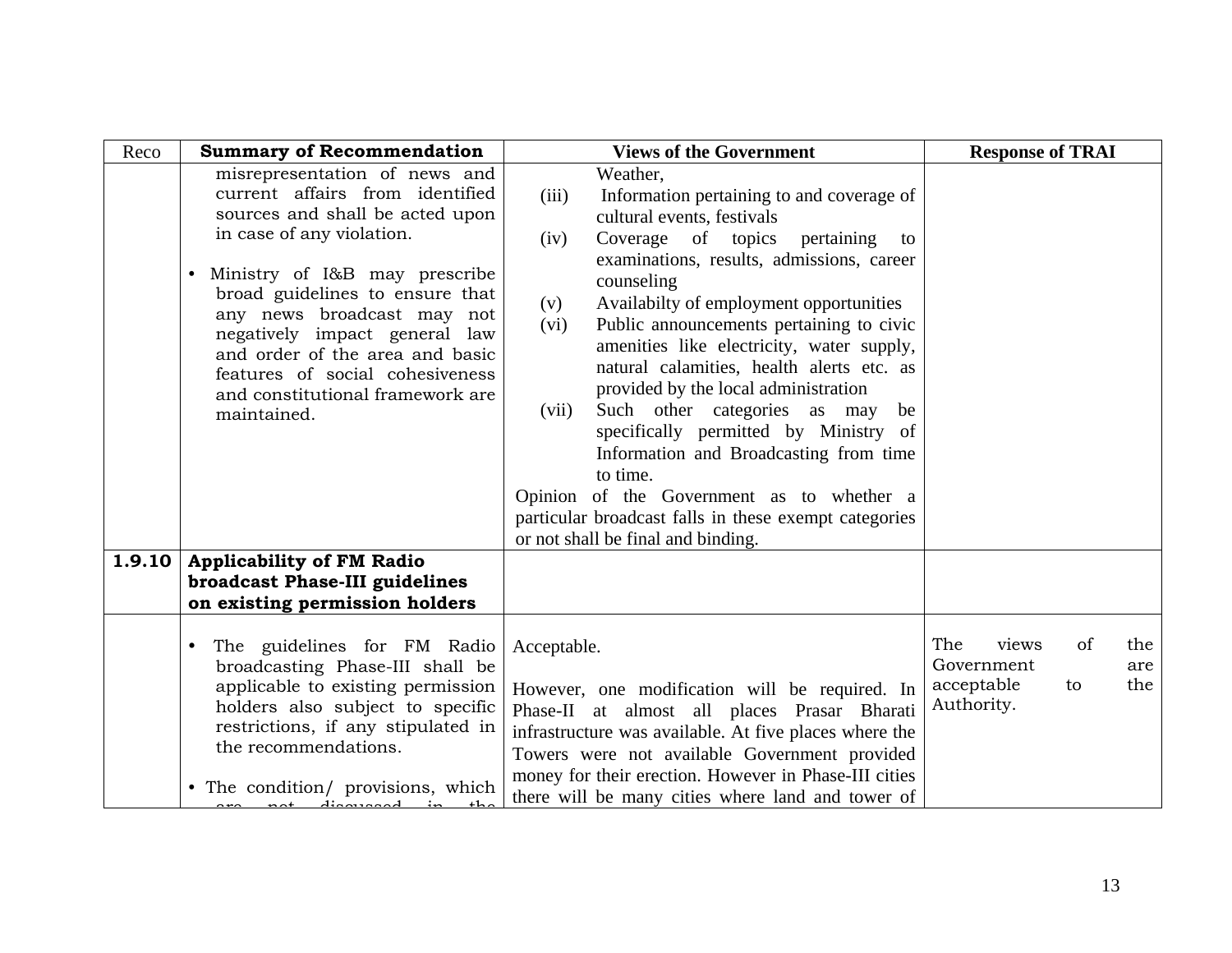| Reco   | <b>Summary of Recommendation</b>                                                                                                                                                                                                                                                                                                                                                                                               | <b>Views of the Government</b>                                                                                                                                                                                                                                                          | <b>Response of TRAI</b>                |
|--------|--------------------------------------------------------------------------------------------------------------------------------------------------------------------------------------------------------------------------------------------------------------------------------------------------------------------------------------------------------------------------------------------------------------------------------|-----------------------------------------------------------------------------------------------------------------------------------------------------------------------------------------------------------------------------------------------------------------------------------------|----------------------------------------|
|        | discussed<br>not<br>in<br>the<br>are<br>recommendations, will remain<br>unchanged as mentioned in the<br>policy dated 13th July, 2005 on<br>expansion<br>of<br>FM<br>Radio<br>broadcasting services through<br>private agencies<br>(Phase-II).<br>Hence all such conditions/<br>provisions may be adopted for<br>FM Radio broadcast Phase-III<br>also.                                                                         | Prasar Bharati may not be available. The cost of land<br>and tower required for collocation and CTI will have<br>to be borne by the operators themselves.                                                                                                                               |                                        |
| 1.10   | <b>TECHNICAL ISSUES</b>                                                                                                                                                                                                                                                                                                                                                                                                        |                                                                                                                                                                                                                                                                                         |                                        |
| 1.10.1 | <b>Frequency Allocation</b>                                                                                                                                                                                                                                                                                                                                                                                                    |                                                                                                                                                                                                                                                                                         |                                        |
|        | • The determination of number of<br>channels in a district is directly<br>related to available frequencies,<br>which should be analyzed and<br>notified for private FM Radio<br>Broadcasting by Ministry of I&B<br>in consultation with the Wireless<br>Planning cell of Department of<br>Telecom. The maximum number<br>of FM Radio channels in any<br>district will be within overall<br>framework discussed in para<br>2.5. | Acceptable to the extent that citywise actual<br>availability of number of channels will be<br>identified/finalized in consultation with the WPC<br>wing in DOT subject to the maximum number of<br>channels prescribed for that category city and<br>mentioned in the Tender Document. | This requires no comment<br>from TRAI. |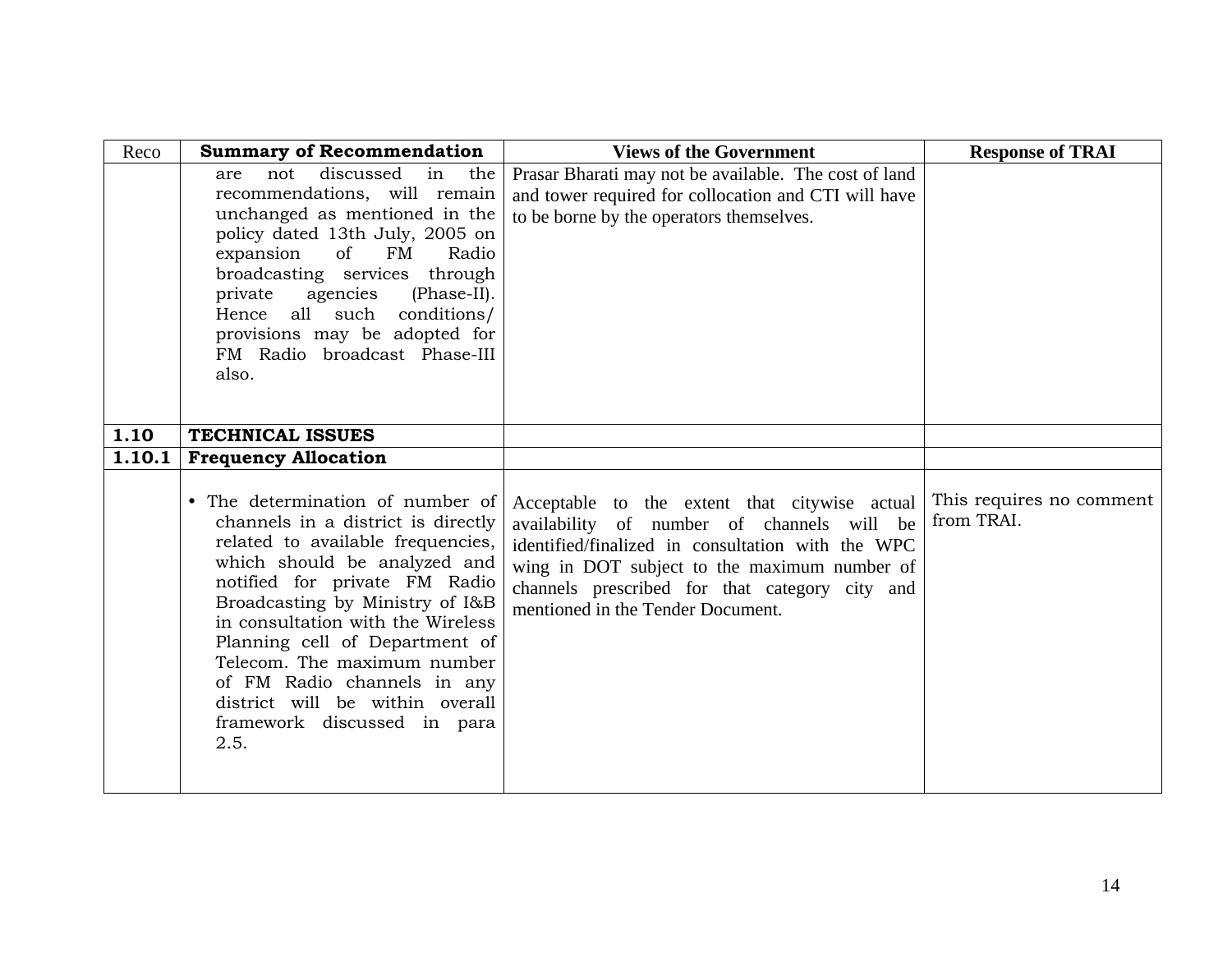| Reco   | <b>Summary of Recommendation</b>                                                                                                                                                                                                                                                      | <b>Views of the Government</b>                               | <b>Response of TRAI</b>                |
|--------|---------------------------------------------------------------------------------------------------------------------------------------------------------------------------------------------------------------------------------------------------------------------------------------|--------------------------------------------------------------|----------------------------------------|
| 1.10.2 | <b>Co-channel spacing</b>                                                                                                                                                                                                                                                             |                                                              |                                        |
|        | • Co-channel Spacing within district<br>presently used may not be<br>changed and kept at 800 KHz.<br>Similarly 400 KHz channel<br>spacing between two channels in<br>adjacent districts is maintained<br>(as prescribed in FM Radio<br>Phase-II).                                     | Acceptable. Feasibility to be further looked into by<br>WPC. | This requires no comment<br>from TRAI. |
| 1.10.3 | <b>Signal Strength Requirements</b>                                                                                                                                                                                                                                                   |                                                              |                                        |
|        | The minimum signal strength<br>$\bullet$<br>requirement as specified in<br>International Telecommunication<br>Union-Radio<br>$(ITU-R)$<br>recommendation BS.412-9 may<br>be incorporated in Grant of<br>Permission Agreement (GOPA)<br>Private<br>FM<br>for<br>Radio<br>broadcasting. | Acceptable                                                   | This requires no comment<br>from TRAI. |
| 1.10.4 | <b>Protection Ratios</b>                                                                                                                                                                                                                                                              |                                                              |                                        |
|        | ITU-R BS.412-9 specifications<br>$\bullet$<br>should be adopted in respect of<br>RF protection ratio. This may be<br>included in Grant of Permission<br>Agreement (GOPA).                                                                                                             | Acceptable                                                   | This requires no comment<br>from TRAI. |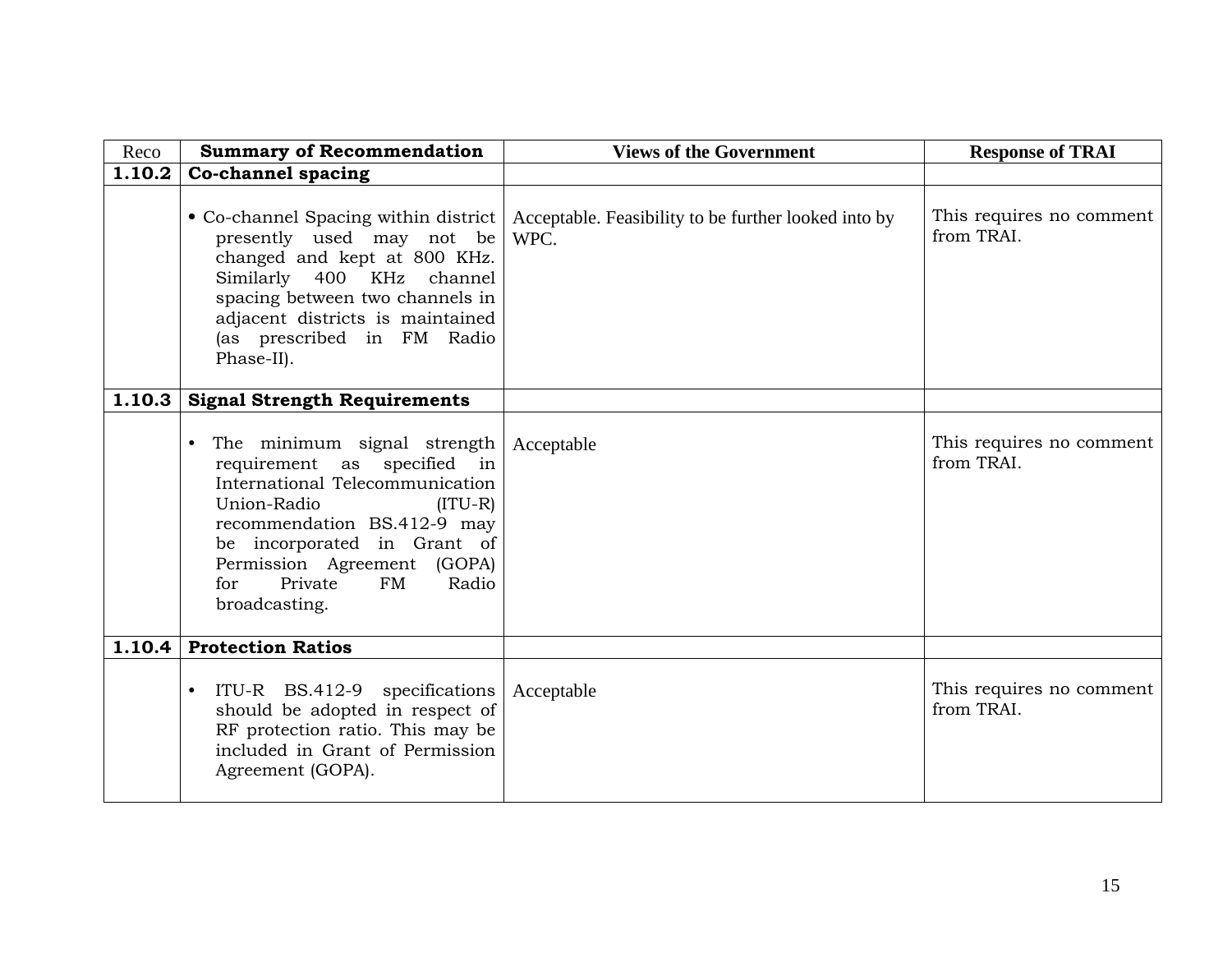| Reco   | <b>Summary of Recommendation</b>                                                                                                                                                                                                                                                                                                                                                                                                                                                                | <b>Views of the Government</b>                                                                                                                                                                                                                                  | <b>Response of TRAI</b>                |
|--------|-------------------------------------------------------------------------------------------------------------------------------------------------------------------------------------------------------------------------------------------------------------------------------------------------------------------------------------------------------------------------------------------------------------------------------------------------------------------------------------------------|-----------------------------------------------------------------------------------------------------------------------------------------------------------------------------------------------------------------------------------------------------------------|----------------------------------------|
| 1.10.5 | <b>Collocation of transmitters</b>                                                                                                                                                                                                                                                                                                                                                                                                                                                              |                                                                                                                                                                                                                                                                 |                                        |
|        | • All successful bidders may be<br>mandated to<br>co-locate their<br>transmitters<br>with<br>existing<br>facilities of All India Radio if<br>available and technically feasible<br>within a pre-defined period say 3<br>month.                                                                                                                                                                                                                                                                  | Acceptable. However in cities where it is a vacant<br>channel of Phase-II and CTI has been created by<br>BECIL, no such choice can be given and collocation<br>at the site already chosen and utilization of CTI<br>already created by BECIL will be mandatory. | This requires no comment<br>from TRAI. |
|        | • If facilities of All India Radio are<br>not available, the successful<br>bidders<br>for<br>FM<br>Radio<br>broadcasting<br>form<br>may<br>consortium and setup required<br>infrastructure for collocation of<br>all transmitters identified for<br>that district. They will mutually<br>decide infrastructure<br>sharing<br>methodology,<br>commercial<br>revenue sharing model, service<br>level agreement and methodology<br>upkeep<br>of<br>such<br>for<br>infrastructure, within 3 months. |                                                                                                                                                                                                                                                                 |                                        |
|        | • If successful bidders are not able<br>to reach any agreement on<br>different<br>issues<br>regarding<br>collocation and erection of tower,<br>all<br>successful<br>bidders<br>then<br>should be mandated to have<br>collocation with facilities to be                                                                                                                                                                                                                                          |                                                                                                                                                                                                                                                                 |                                        |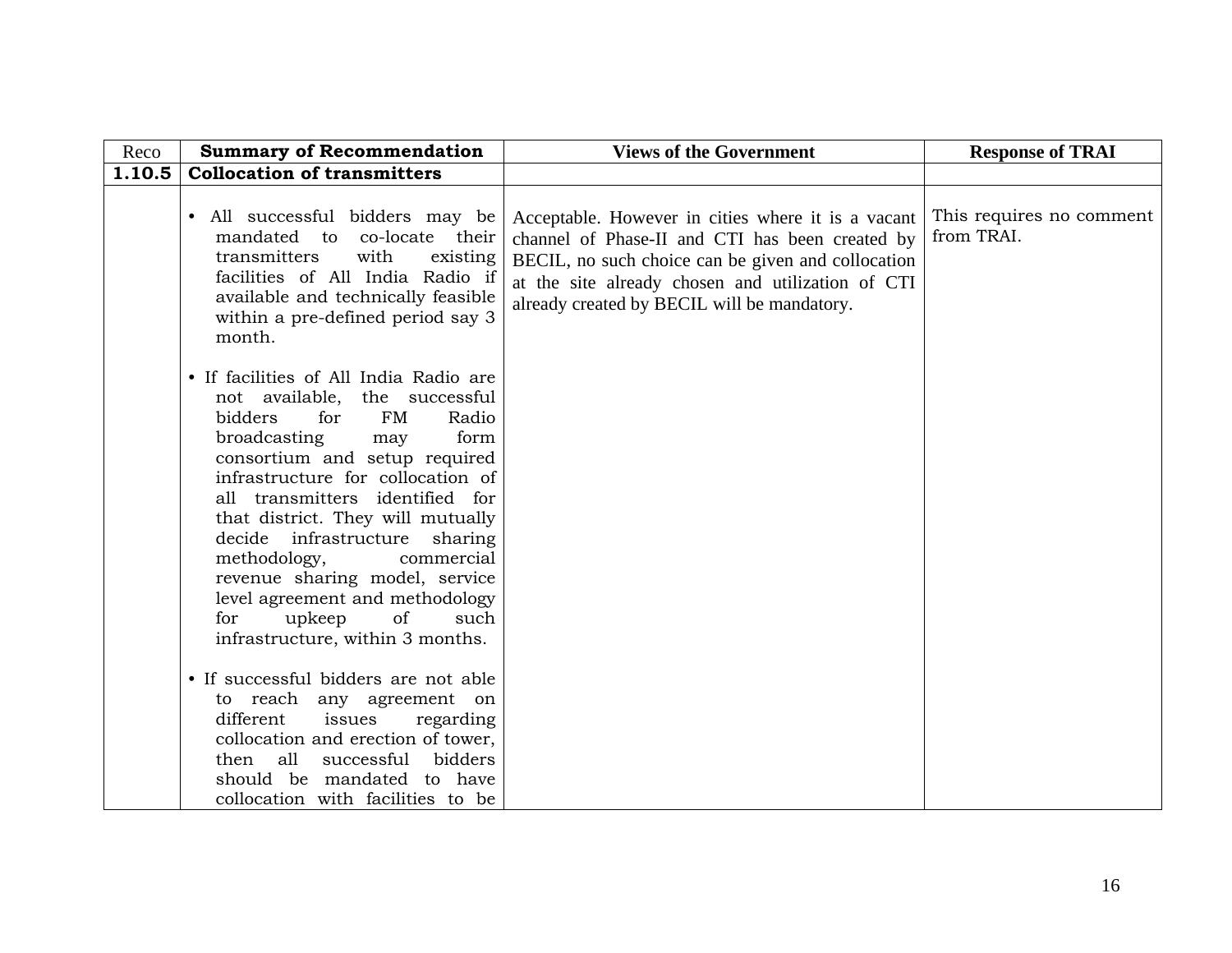| Reco   | <b>Summary of Recommendation</b>                                                                                                                                                                                                                                  | <b>Views of the Government</b>                                                                                                                                                                                                                                                                                                                                                        | <b>Response of TRAI</b>                |
|--------|-------------------------------------------------------------------------------------------------------------------------------------------------------------------------------------------------------------------------------------------------------------------|---------------------------------------------------------------------------------------------------------------------------------------------------------------------------------------------------------------------------------------------------------------------------------------------------------------------------------------------------------------------------------------|----------------------------------------|
|        | developed<br>by<br><b>Broadcast</b>                                                                                                                                                                                                                               |                                                                                                                                                                                                                                                                                                                                                                                       |                                        |
|        | Engineering Consultants India<br>Ltd. (BECIL).                                                                                                                                                                                                                    |                                                                                                                                                                                                                                                                                                                                                                                       |                                        |
| 1.10.6 | <b>Effective Radiated Power (ERP)</b>                                                                                                                                                                                                                             |                                                                                                                                                                                                                                                                                                                                                                                       |                                        |
|        | Effective power radiation and<br>$\bullet$<br>Antenna height as adopted in<br>Phase-II of Private FM Radio<br>broadcasting<br>may<br>also<br>be<br>followed in Phase-III.                                                                                         | Acceptable                                                                                                                                                                                                                                                                                                                                                                            | This requires no comment<br>from TRAI. |
| 1.10.7 | <b>Reference Collocation Offer</b>                                                                                                                                                                                                                                |                                                                                                                                                                                                                                                                                                                                                                                       |                                        |
|        | • Reference collocation offer should<br>mandated<br>better<br>for<br>be<br>uniform<br>and<br>transparency<br>treatment to all the FM radio<br>Such<br>Reference<br>operators.<br>Collocation Offer should also be<br>posted on their websites for easy<br>access. | Acceptable                                                                                                                                                                                                                                                                                                                                                                            | This requires no comment<br>from TRAI. |
| 1.10.8 | <b>System Integrator</b>                                                                                                                                                                                                                                          |                                                                                                                                                                                                                                                                                                                                                                                       |                                        |
|        | • Work of system integration may<br>preferably be entrusted to an<br>agency involved in setting up of<br>collocation facilities in a district<br>or as mutually agreed.                                                                                           | It has been the experience of Phase-I and Phase-II<br>that because of conflicting views of the different<br>operators not only with respect to location but also<br>with respect to purchase of CTI equipment the<br>process of building a consensus gets unreasonably<br>delayed. Hence the Government is of the view that if<br>the LOI/Permission holders are not in a position to | This requires no comment<br>from TRAI. |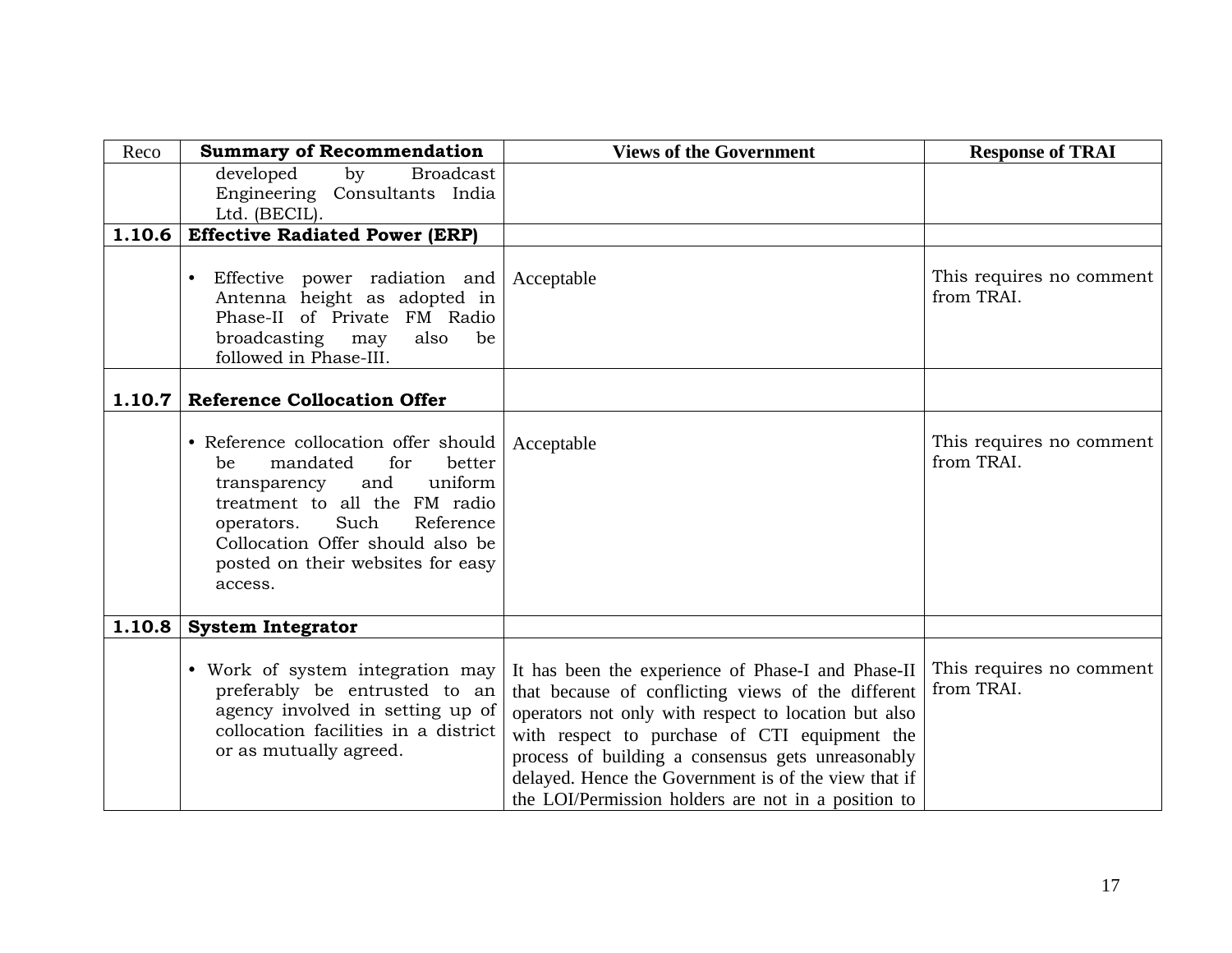| Reco   | <b>Summary of Recommendation</b>                                                                                                                                                                                                                                                                                        | <b>Views of the Government</b>                                                                                                                                                                                                                                                                                                                                                                                                                                                                                                                                                                                                                                                                                                                                                                                                                                                                                        | <b>Response of TRAI</b>                                                                 |
|--------|-------------------------------------------------------------------------------------------------------------------------------------------------------------------------------------------------------------------------------------------------------------------------------------------------------------------------|-----------------------------------------------------------------------------------------------------------------------------------------------------------------------------------------------------------------------------------------------------------------------------------------------------------------------------------------------------------------------------------------------------------------------------------------------------------------------------------------------------------------------------------------------------------------------------------------------------------------------------------------------------------------------------------------------------------------------------------------------------------------------------------------------------------------------------------------------------------------------------------------------------------------------|-----------------------------------------------------------------------------------------|
|        |                                                                                                                                                                                                                                                                                                                         | any other agency or mechanism for<br>choose<br>collocation of facilities and installation of CTI within<br>a period of three months from date of issuance of<br>LOI the work should stand allocated to BECIL. This<br>avoid further<br>only<br>delays<br>will<br>not<br>in<br>operationalisation but will also be in the interest of<br>operators as BECIL has developed sufficient<br>expertise in the field. Further this Ministry is able to<br>exercise better control in sticking to timelines and<br>ensuring quality since BECIL comes under the<br>administrative jurisdiction of this Ministry.<br>Since CTI work for vacant channels of FM Phase-II<br>cities is either complete or is nearing completion, the<br>successful bidders/LOI holders in such cities will<br>have to mandatorily utilize the CTI already created<br>and no choice for opting any other agency can be<br>given at such locations. |                                                                                         |
| 1.11   | <b>OTHER ISSUES</b>                                                                                                                                                                                                                                                                                                     |                                                                                                                                                                                                                                                                                                                                                                                                                                                                                                                                                                                                                                                                                                                                                                                                                                                                                                                       |                                                                                         |
| 1.11.1 | Time for operationalisation of<br>the channel                                                                                                                                                                                                                                                                           |                                                                                                                                                                                                                                                                                                                                                                                                                                                                                                                                                                                                                                                                                                                                                                                                                                                                                                                       |                                                                                         |
|        | • Total time from the date of issue of<br>LOI till operationalisation of the<br>channel should not be more than<br>one year. Ministry of I&B may<br>look into various activities and<br>prescribe maximum time limit<br>for each activity. It may consider<br>capping maximum time limit<br>from data of igns of IQI to | As per the existing conditions following time limits<br>have been prescribed:<br>with $PB(DD/AIR)$<br>(i)<br>Agreement<br>for<br>land/tower lease- within 60 days of the<br>issue of LOI<br><b>BECIL</b><br><b>CTI</b><br>Agreement<br>with<br>(ii)<br>for<br>installation-within 90 days of the issue of<br>LOI                                                                                                                                                                                                                                                                                                                                                                                                                                                                                                                                                                                                      | of<br>The<br>views<br>the<br>Government<br>are<br>acceptable<br>the<br>to<br>Authority. |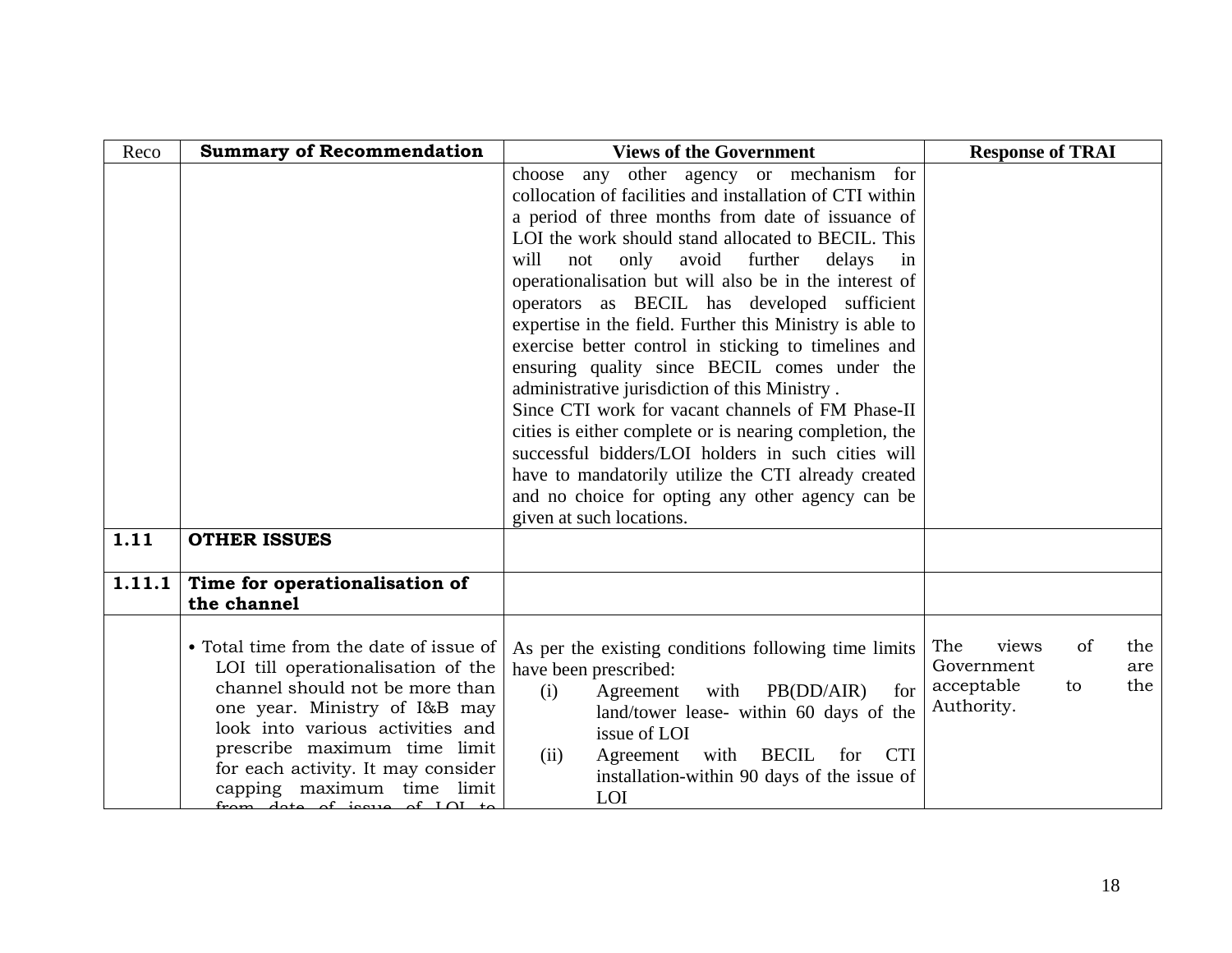| Reco      | <b>Summary of Recommendation</b>                                | <b>Views of the Government</b>                                                              | <b>Response of TRAI</b> |
|-----------|-----------------------------------------------------------------|---------------------------------------------------------------------------------------------|-------------------------|
|           | from date of issue of LOI to                                    | (iii)<br>Signing of GOPA-within six months of                                               |                         |
|           | signing of GOPA as six months                                   | Grant of LOI                                                                                |                         |
|           | and another six months from                                     | Operationalisation of channel-within a<br>(iv)                                              |                         |
|           | of<br>GOPA<br>signing<br>to<br>operationalisation of FM Radio   | period of one year from the signing of                                                      |                         |
|           | This<br>will<br>channel.<br>ensure                              | <b>GOPA</b>                                                                                 |                         |
|           | efficient utilization of allocated                              | Since 3 months time is being given to private                                               |                         |
|           | frequency channel.                                              | operators to find a system integrator other than                                            |                         |
|           |                                                                 | BECIL for cities other than locations where it is a                                         |                         |
| $\bullet$ | All permission holders must                                     | vacant channel of Phase-II and CTI has been created,                                        |                         |
|           | convey in advance, date of                                      | time lines may be kept as follows:<br>Agreement with PB(DD/AIR)<br>for                      |                         |
|           | operationalisation of FM Radio                                  | (i)<br>land/tower lease- within 120 days of the                                             |                         |
|           | channel to Ministry of I&B in<br>writing to enable the Ministry | issue of LOI                                                                                |                         |
|           | monitor the programs and have                                   | Agreement with BECIL<br><b>CTI</b><br>(ii)<br>for                                           |                         |
|           | effective control.                                              | installation-within 150 days of the issue                                                   |                         |
|           |                                                                 | of LOI                                                                                      |                         |
|           |                                                                 | Signing of GOPA-within six months of<br>(iii)                                               |                         |
|           |                                                                 | Grant of LOI                                                                                |                         |
|           |                                                                 | However for Operationalisation of channels a                                                |                         |
|           |                                                                 | distinction will be required based on whether it is a                                       |                         |
|           |                                                                 | vacant channel of Phase-II where CTI has already                                            |                         |
|           |                                                                 | been created, or whether it is a fresh location where                                       |                         |
|           |                                                                 | Land and Tower Infrastructure is available, or                                              |                         |
|           |                                                                 | whether it is a location where land and Tower are not                                       |                         |
|           |                                                                 | available. Accordingly following timelines can be                                           |                         |
|           |                                                                 | considered for operationalisation:                                                          |                         |
|           |                                                                 | Where it is a vacant channel of Phase-II<br>(i)<br>and CTI has been created-within a period |                         |
|           |                                                                 | of Nine months from issuance of LOI                                                         |                         |
|           |                                                                 | Where LTI is available: within a period of<br>(i)                                           |                         |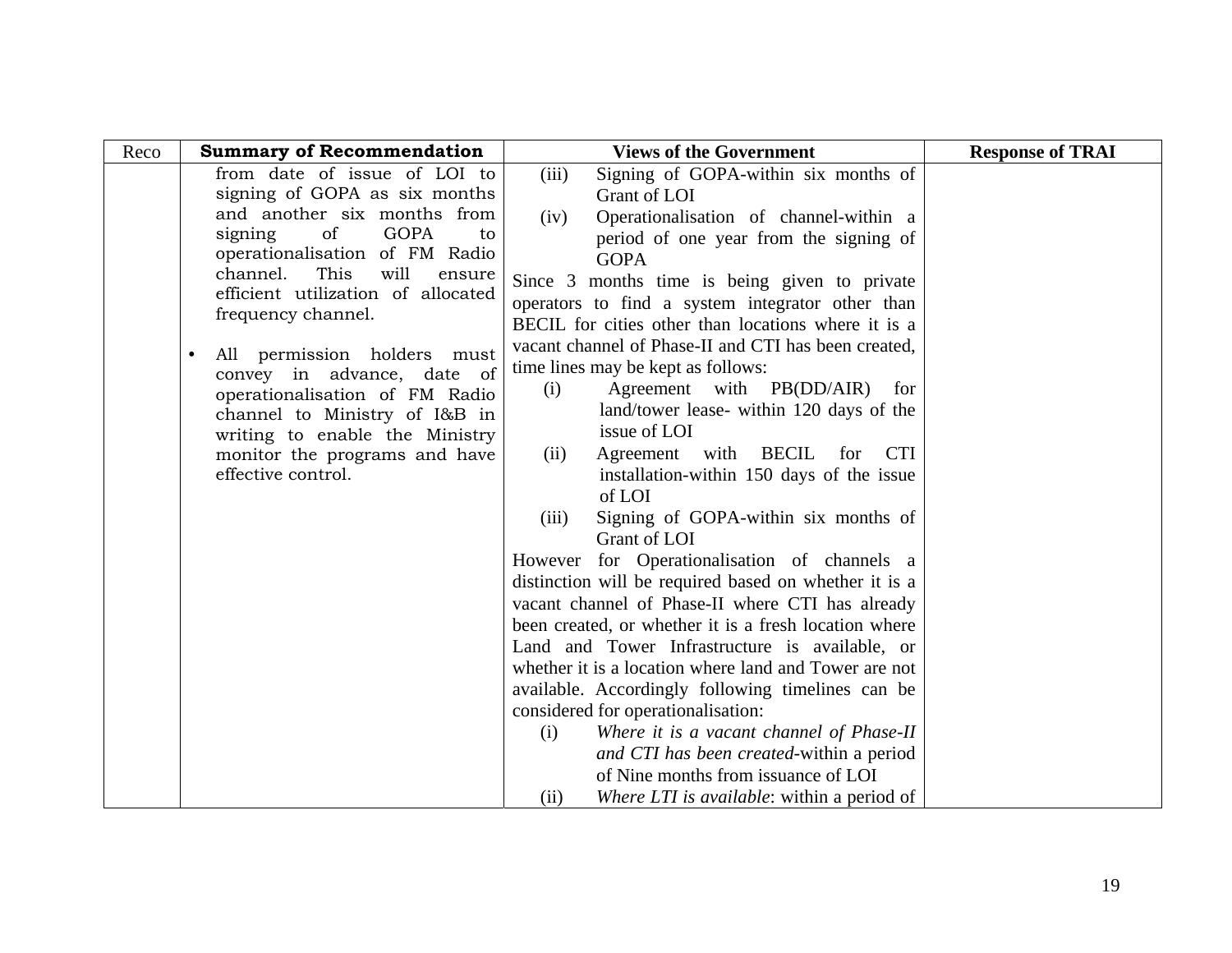| Reco   | <b>Summary of Recommendation</b>                                                                                                                                                                                                                                                                                  | <b>Views of the Government</b>                                                                                                                                                                                                                                                                                                                                                                                                                                               | <b>Response of TRAI</b>                                                                                                                                                                                                                                                                        |
|--------|-------------------------------------------------------------------------------------------------------------------------------------------------------------------------------------------------------------------------------------------------------------------------------------------------------------------|------------------------------------------------------------------------------------------------------------------------------------------------------------------------------------------------------------------------------------------------------------------------------------------------------------------------------------------------------------------------------------------------------------------------------------------------------------------------------|------------------------------------------------------------------------------------------------------------------------------------------------------------------------------------------------------------------------------------------------------------------------------------------------|
|        |                                                                                                                                                                                                                                                                                                                   | 18 months from the date of issuance of<br>LOI<br>Where LTI is not available: within a<br>(iii)<br>period of 24 months from the date of<br>issuance of LOI.                                                                                                                                                                                                                                                                                                                   |                                                                                                                                                                                                                                                                                                |
| 1.11.2 | <b>Technical Parameters</b>                                                                                                                                                                                                                                                                                       |                                                                                                                                                                                                                                                                                                                                                                                                                                                                              |                                                                                                                                                                                                                                                                                                |
|        | Technical<br>specifications<br>$\bullet$<br>as<br>ITU-R<br>specified<br>in<br>recommendations SM.329-10 for<br>frequency<br>stability<br>and<br>harmonic/spurious should be<br>included in GOPA.                                                                                                                  | Acceptable                                                                                                                                                                                                                                                                                                                                                                                                                                                                   | This requires no comment<br>from TRAI.                                                                                                                                                                                                                                                         |
|        | $1.11.3$ Floor price of the bid                                                                                                                                                                                                                                                                                   |                                                                                                                                                                                                                                                                                                                                                                                                                                                                              |                                                                                                                                                                                                                                                                                                |
|        | The Reserve OTEF should be<br>fixed at 50% of the highest bid<br>price in a District.<br>No bid shall be considered below<br>$\bullet$<br>Reserve OTEF and all such bids<br>shall be summarily rejected.<br>Minimum annual fee for a<br>$\bullet$<br>district shall be calculated based<br>on 5% of Reserve OTEF. | Considering the fact that most of the cities put up for<br>bid now will be 'D' category cities, interest in them is<br>bound to be lesser as compared to other category<br>cities, it may not become possible to successfully<br>allocate all the channels if floor price is revised as<br>suggested by TRAI. This will be more so since the<br>15% ceiling on total number of channels is not being<br>completely waived. Thus we may continue with the<br>existing system. | 15% ceiling should be<br>waived to ensure that<br>there is sufficient interest<br>in smaller cities also.<br>Reserve<br>However,<br>the<br>OTEF may be kept as<br>25% of the highest bid<br>This<br>will need<br>price.<br>retention<br>of<br>minimum<br>annual fee as 10% of<br>Reserve OTEF. |
| 1.11.4 | <b>Content Outsourcing</b>                                                                                                                                                                                                                                                                                        |                                                                                                                                                                                                                                                                                                                                                                                                                                                                              |                                                                                                                                                                                                                                                                                                |
|        | In order to encourage diversified<br>$\bullet$<br>development,<br>there<br>content                                                                                                                                                                                                                                | Acceptable                                                                                                                                                                                                                                                                                                                                                                                                                                                                   | This requires no comment<br>from TRAI.                                                                                                                                                                                                                                                         |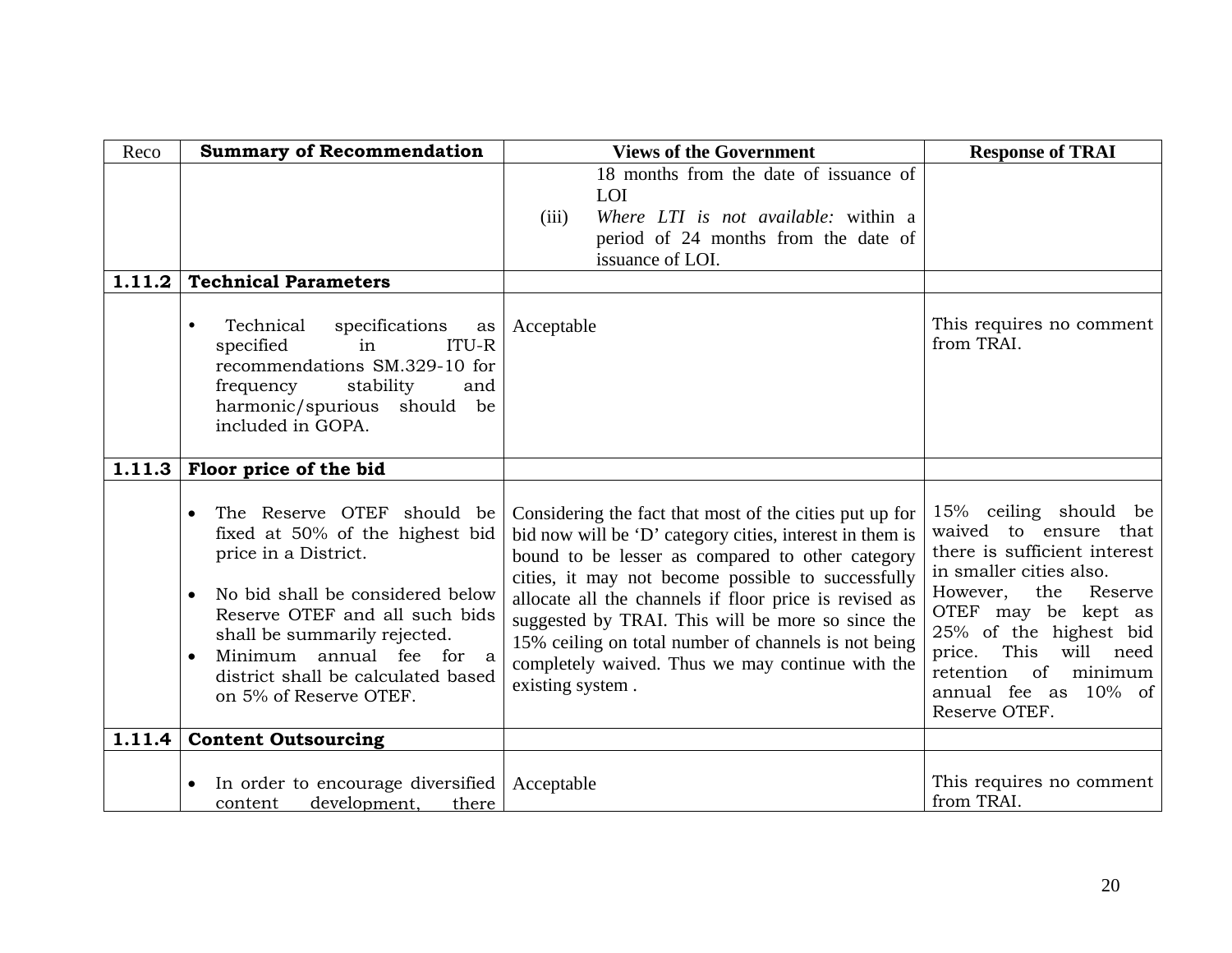| Reco   | <b>Summary of Recommendation</b>                                                                                                                                                                                                                                                                                                                                                                                                                                                                                                                                                                                                       | <b>Views of the Government</b>                                                                                                                                                                                                                                                                                                                                                                                                                                                         | <b>Response of TRAI</b>                                                                                                                                                                                                            |
|--------|----------------------------------------------------------------------------------------------------------------------------------------------------------------------------------------------------------------------------------------------------------------------------------------------------------------------------------------------------------------------------------------------------------------------------------------------------------------------------------------------------------------------------------------------------------------------------------------------------------------------------------------|----------------------------------------------------------------------------------------------------------------------------------------------------------------------------------------------------------------------------------------------------------------------------------------------------------------------------------------------------------------------------------------------------------------------------------------------------------------------------------------|------------------------------------------------------------------------------------------------------------------------------------------------------------------------------------------------------------------------------------|
|        | development,<br>content<br>there<br>should be no restriction on the<br>outsourcing<br>of<br>content<br>production as well as leasing of<br>content development equipment.<br>The permission holder will have<br>adhere<br>to<br>stipulated<br>to<br>$\infty$<br>regulations<br>guidelines<br>regarding content and will be<br>fully<br>responsible<br>for<br>any<br>this<br>violations/omissions<br>in<br>regard.<br>Permission holders<br>be<br>may<br>permitted to hire<br>or lease<br>broadcasting<br>equipments<br>on<br>long-term basis as long as it<br>does not impact permission<br>holder's right as FM Radio<br>broadcaster. |                                                                                                                                                                                                                                                                                                                                                                                                                                                                                        |                                                                                                                                                                                                                                    |
| 1.11.5 | <b>Auto Renewal of permission</b>                                                                                                                                                                                                                                                                                                                                                                                                                                                                                                                                                                                                      |                                                                                                                                                                                                                                                                                                                                                                                                                                                                                        |                                                                                                                                                                                                                                    |
|        | There should be provision for<br>automatic renewal of permission<br>to only district level permission<br>holder of FM Radio broadcasting.<br>Interested permission holders<br>shall seek extension in writing<br>from Ministry of I&B 4 months in<br>advance of expiry<br>their<br>of                                                                                                                                                                                                                                                                                                                                                  | While it is desirable that the policy for Renewal of<br>Permission should be clearly laid which reasonably<br>protects the interests of the existing licensee and<br>ensures continuity of radio service to listeners, the<br>revenue due to the Government should also be<br>protected esp from utilization of such a scarce<br>resource as spectrum. TRAI has proposed to allow<br>renewal on payment of fee equal to initial bidding<br>amount or the highest bid price in the same | To bring stability and<br>certainty,<br>the<br>existing<br>permission<br>holders<br>should have the first right<br>of refusal. Such right is<br>likely to be reflected by<br>way of higher bids at the<br>time of initial bidding. |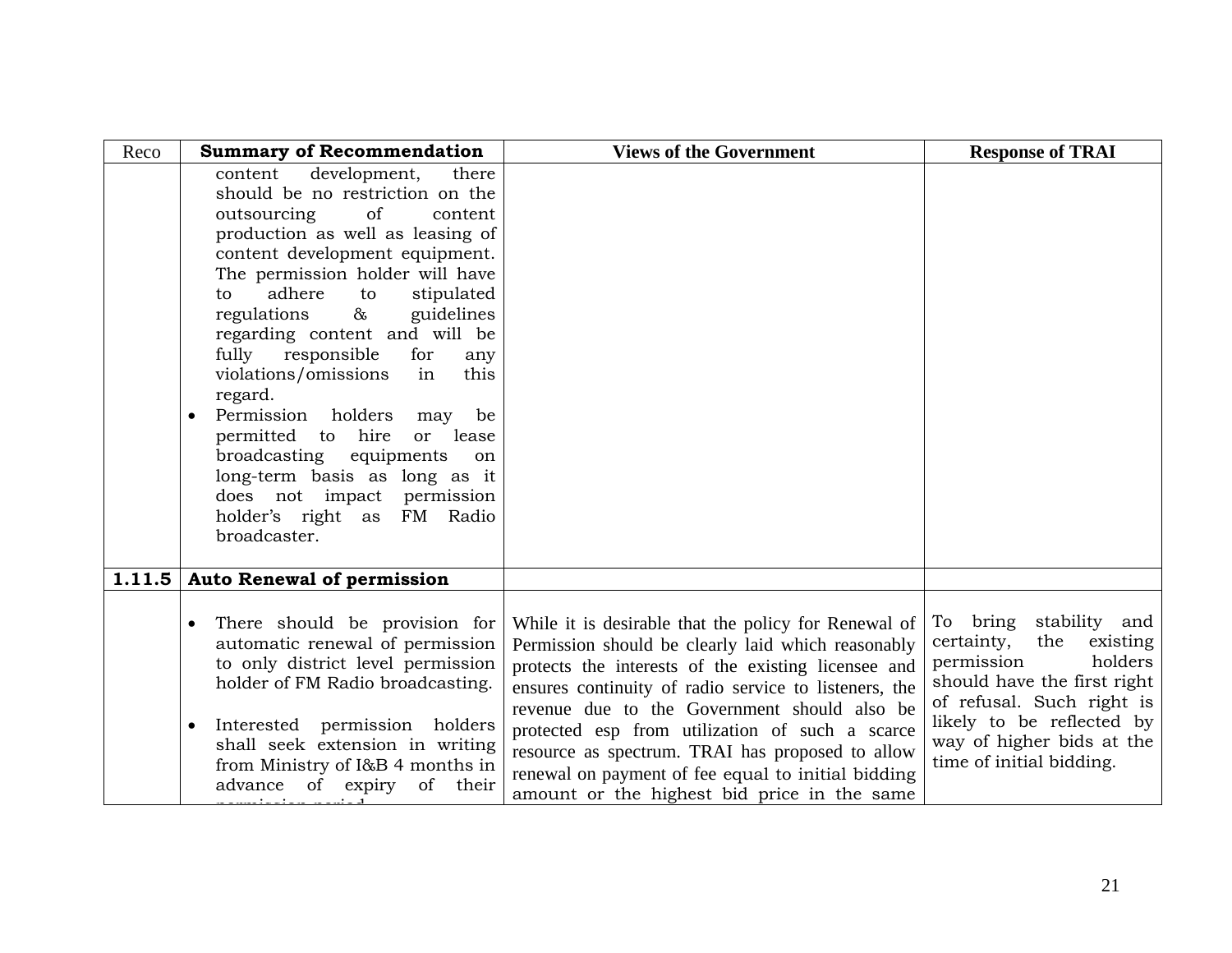| Reco | <b>Summary of Recommendation</b>                                   | <b>Views of the Government</b>                                                                    | <b>Response of TRAI</b>                               |
|------|--------------------------------------------------------------------|---------------------------------------------------------------------------------------------------|-------------------------------------------------------|
|      | permission period.                                                 | area (District), whichever is higher. Charging                                                    | Higher of the "future                                 |
|      | If such permissions cannot be<br>$\bullet$                         | the same amount as OTEF even after the ten<br>year initial period without charging<br>an          | value" of the OTEF paid<br>by a bidder or the latest  |
|      | extended to seeker then Ministry                                   | escalation therefore will not be acceptable and                                                   | OTEF paid by any bidder                               |
|      | of I&B shall inform to such                                        | will not be in Government interest.                                                               | for a similar category city                           |
|      | permission holder within one                                       |                                                                                                   | in the same state may be                              |
|      | month, stating reason in writing.                                  | Another option which can be considered is that<br>fresh bids can be invited for allocation of the | the fee for<br>kept as<br>renewal.                    |
|      | Ministry of I&B shall inform to<br>$\bullet$                       | channel for which renewal is to be considered.                                                    |                                                       |
|      | such permission holders within                                     | If there are any other channels in the city for                                                   | For arriving at the "future                           |
|      | one month from the date of                                         | which the period of permission is also expiring                                                   | value", the indexation                                |
|      | application seeking extension of                                   | they may also be taken up for bidding. It may                                                     | factor may be the rate of                             |
|      | permission for another 10 years.                                   | also be possible that due to increase in the<br>availability of frequencies some more channels    | inflation or Prime Lending<br>Rate or an assumed rate |
|      | The amount for extension of the                                    | need to be put to bidding for the first time. All                                                 | of return, or any other                               |
|      | permission for another 10 years                                    | such channels in that city can be clubbed and                                                     | factor, as may be decided                             |
|      | shall be equal to initial bidding                                  | put up for bids. The existing operator(s) can                                                     | by the Government.                                    |
|      | amount or the highest bid price                                    | also participate during such bidding. Let us say                                                  |                                                       |
|      | in the same area (District),                                       | there are three channels put for bidding and                                                      |                                                       |
|      | whichever is higher, provided                                      | there are more than three players with bid                                                        |                                                       |
|      | such permission is not denied.                                     | amount above reserve OTEF. Only the first                                                         |                                                       |
|      |                                                                    | three highest bids can be considered for                                                          |                                                       |
|      | Permission holder shall pay the<br>$\bullet$                       | allotment. If there are two existing operators<br>renewal of which is to be considered and none   |                                                       |
|      | required amount within one                                         | of them is amongst the highest three then each                                                    |                                                       |
|      | month from the date of receipt of<br>such demands from Ministry of | of the existing operators can be given the first                                                  |                                                       |
|      | 1&8B.                                                              | right to get the channel reallotted for another                                                   |                                                       |
|      |                                                                    | term of ten years at the average price of the                                                     |                                                       |
|      | Ministry shall issue permission<br>$\bullet$                       | three highest bids. If any of them has already                                                    |                                                       |
|      | for extension of operation period                                  | qualified and is amongst the highest three, he                                                    |                                                       |
|      | for another 10 years in one-                                       | will be reallotted at the price quoted. The                                                       |                                                       |
|      | month time from the date of                                        | existing operator will however not be considered                                                  |                                                       |